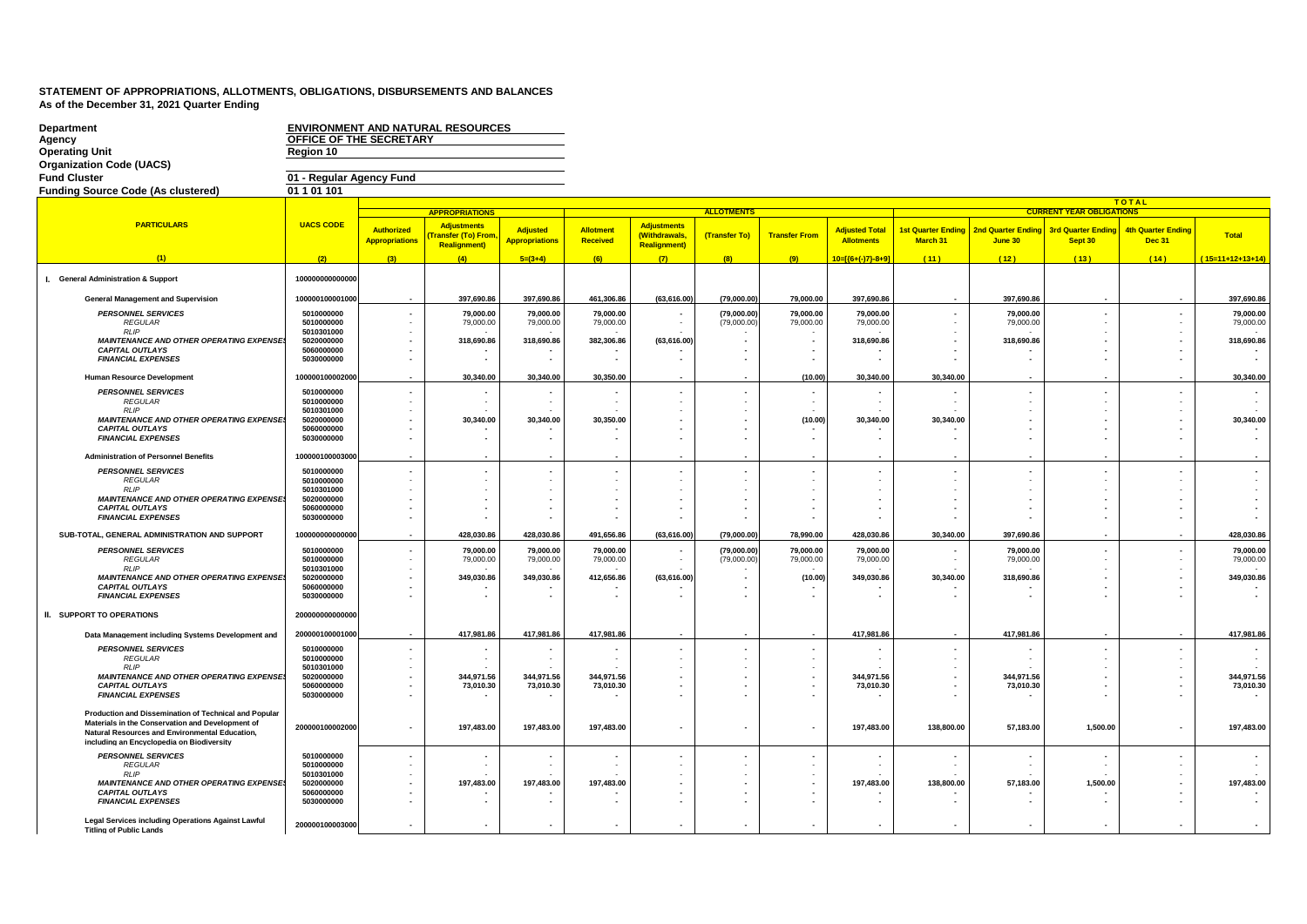| <b>Department</b>                         | <b>ENVIRONMEN</b> | FAR No. 1 |                                  |
|-------------------------------------------|-------------------|-----------|----------------------------------|
| Agency                                    | OFFICE OF TH      |           |                                  |
| <b>Operating Unit</b>                     | Region 10         |           | Current Year Appropriations      |
| <b>Organization Code (UACS)</b>           |                   |           | Supplemental Appropriations      |
| <b>Fund Cluster</b>                       | 01 - Regular Ar   |           | <b>Continuing Appropriations</b> |
| <b>Funding Source Code (As clustered)</b> | 01 1 01 101       |           |                                  |

|                                                                                                    |                          | <b>Utilization</b><br><b>CURRENT YEAR DISBURSEMENTS</b><br><b>BALANCES</b> |            |                                       |                           |                    |                       |                          |                          |                           |                | <b>Utilization</b> |
|----------------------------------------------------------------------------------------------------|--------------------------|----------------------------------------------------------------------------|------------|---------------------------------------|---------------------------|--------------------|-----------------------|--------------------------|--------------------------|---------------------------|----------------|--------------------|
| <b>PARTICULARS</b>                                                                                 |                          |                                                                            |            |                                       |                           |                    |                       |                          |                          | <b>Unpaid Obligations</b> | $\frac{9}{6}$  | %                  |
|                                                                                                    | <b>UACS CODE</b>         | <b>1st Quarter Ending</b>                                                  |            | 2nd Quarter Ending 3rd Quarter Ending | <b>4th Quarter Ending</b> | Total              | <b>Unreleased</b>     | <b>Unobligated</b>       | Due and                  | <b>Not Yet Due</b>        |                |                    |
|                                                                                                    |                          | March 31                                                                   | June 30    | Sept 30                               | <b>Dec 31</b>             |                    | <b>Appropriations</b> | <b>Allotments</b>        | <b>Demandable</b>        | and<br><b>Demandable</b>  | (oblig/allot)  | (disb/oblig)       |
| (1)                                                                                                | (2)                      | (16)                                                                       | (17)       | (18)                                  | (19)                      | $(20=16+17+18+19)$ | $21=(5-10)$           | $22=(10-15)$             | (23)                     | (24)                      |                |                    |
|                                                                                                    |                          |                                                                            |            |                                       |                           |                    |                       |                          |                          |                           |                |                    |
| I. General Administration & Support                                                                | 100000000000000          |                                                                            |            |                                       |                           |                    |                       |                          |                          |                           |                |                    |
| <b>General Management and Supervision</b>                                                          | 100000100001000          |                                                                            | 203.014.88 | 84.466.12                             | 110.209.00                | 397.690.00         |                       |                          |                          | 0.86                      | 100.00         | 100.00             |
| <b>PERSONNEL SERVICES</b>                                                                          | 5010000000               |                                                                            | 79,000.00  |                                       |                           | 79,000.00          |                       |                          |                          |                           | 100.00         | 100.00             |
| <b>REGULAR</b>                                                                                     | 5010000000               |                                                                            | 79,000.00  |                                       |                           | 79,000.00          |                       |                          |                          |                           | 100.00         | 100.00             |
| <b>RLIP</b><br><b>MAINTENANCE AND OTHER OPERATING EXPENSES</b>                                     | 5010301000<br>5020000000 |                                                                            | 124,014.88 | 84.466.12                             | 110,209.00                | 318,690.00         |                       |                          |                          | 0.86                      | 100.00         | 100.00             |
| <b>CAPITAL OUTLAYS</b>                                                                             | 5060000000               |                                                                            |            |                                       |                           |                    |                       |                          |                          |                           |                |                    |
| <b>FINANCIAL EXPENSES</b>                                                                          | 5030000000               |                                                                            |            | $\blacksquare$                        |                           |                    |                       |                          | $\overline{\phantom{a}}$ |                           | $\blacksquare$ |                    |
| <b>Human Resource Development</b>                                                                  | 100000100002000          | 29,710.47                                                                  | 629.53     |                                       |                           | 30,340.00          |                       |                          |                          |                           | 100.00         | 100.00             |
| <b>PERSONNEL SERVICES</b>                                                                          | 5010000000               |                                                                            |            | $\blacksquare$                        |                           |                    |                       | $\overline{\phantom{a}}$ | $\overline{\phantom{a}}$ |                           |                |                    |
| <b>REGULAR</b><br><b>RLIP</b>                                                                      | 5010000000<br>5010301000 |                                                                            |            |                                       |                           |                    |                       |                          |                          |                           |                |                    |
| <b>MAINTENANCE AND OTHER OPERATING EXPENSES</b>                                                    | 5020000000               | 29,710.47                                                                  | 629.53     |                                       |                           | 30,340.00          |                       |                          |                          |                           | 100.00         | 100.00             |
| <b>CAPITAL OUTLAYS</b><br><b>FINANCIAL EXPENSES</b>                                                | 5060000000<br>5030000000 |                                                                            |            |                                       |                           |                    |                       |                          |                          |                           |                |                    |
|                                                                                                    |                          |                                                                            |            |                                       |                           |                    |                       |                          |                          |                           |                |                    |
| <b>Administration of Personnel Benefits</b>                                                        | 100000100003000          |                                                                            |            |                                       |                           |                    |                       |                          |                          |                           |                |                    |
| <b>PERSONNEL SERVICES</b><br><b>REGULAR</b>                                                        | 5010000000<br>5010000000 |                                                                            |            |                                       |                           |                    |                       |                          |                          |                           |                |                    |
| <b>RLIP</b>                                                                                        | 5010301000               |                                                                            |            |                                       |                           |                    |                       |                          |                          |                           |                |                    |
| <b>MAINTENANCE AND OTHER OPERATING EXPENSES</b>                                                    | 5020000000               |                                                                            |            |                                       |                           |                    |                       |                          |                          |                           |                |                    |
| <b>CAPITAL OUTLAYS</b><br><b>FINANCIAL EXPENSES</b>                                                | 5060000000<br>5030000000 |                                                                            |            |                                       |                           |                    |                       |                          |                          |                           |                |                    |
| SUB-TOTAL, GENERAL ADMINISTRATION AND SUPPORT                                                      | 100000000000000          | 29,710.47                                                                  | 203,644.41 | 84,466.12                             | 110,209.00                | 428,030.00         |                       |                          |                          | 0.86                      | 100.00         | 100.00             |
| <b>PERSONNEL SERVICES</b>                                                                          | 5010000000               |                                                                            | 79,000.00  |                                       |                           | 79,000.00          |                       |                          |                          |                           | 100.00         | 100.00             |
| <b>REGULAR</b>                                                                                     | 5010000000               |                                                                            | 79,000.00  |                                       |                           | 79,000.00          |                       |                          |                          |                           | 100.00         | 100.00             |
| RIP<br><b>MAINTENANCE AND OTHER OPERATING EXPENSES</b>                                             | 5010301000<br>5020000000 | 29,710.47                                                                  | 124,644.41 | 84,466.12                             | 110,209.00                | 349,030.00         |                       |                          |                          | 0.86                      | 100.00         | 100.00             |
| <b>CAPITAL OUTLAYS</b>                                                                             | 5060000000               |                                                                            |            |                                       |                           |                    |                       |                          |                          |                           |                |                    |
| <b>FINANCIAL EXPENSES</b>                                                                          | 5030000000               |                                                                            |            |                                       |                           |                    |                       |                          |                          |                           |                |                    |
| II. SUPPORT TO OPERATIONS                                                                          | 200000000000000          |                                                                            |            |                                       |                           |                    |                       |                          |                          |                           |                |                    |
| Data Management including Systems Development and                                                  | 200000100001000          |                                                                            | 138.442.05 | 110,072.49                            | 121,707.65                | 370,222.19         |                       |                          | 47,759.67                | 0.00                      | 100.00         | 88.57              |
| <b>PERSONNEL SERVICES</b>                                                                          | 5010000000               |                                                                            |            |                                       |                           |                    |                       |                          |                          |                           |                |                    |
| <b>REGULAR</b>                                                                                     | 5010000000               |                                                                            |            |                                       |                           |                    |                       |                          |                          |                           |                |                    |
| <b>RLIP</b><br><b>MAINTENANCE AND OTHER OPERATING EXPENSES</b>                                     | 5010301000<br>5020000000 |                                                                            | 73,431.75  | 110.072.49                            | 121,707.65                | 305,211.89         |                       |                          | 39,759.67                |                           | 100.00         | 88.47              |
| <b>CAPITAL OUTLAYS</b>                                                                             | 5060000000               |                                                                            | 65,010.30  |                                       |                           | 65,010.30          |                       |                          | 8,000.00                 | 0.00                      | 100.00         | 89.04              |
| <b>FINANCIAL EXPENSES</b>                                                                          | 5030000000               |                                                                            |            |                                       |                           |                    |                       |                          | $\blacksquare$           |                           |                |                    |
| Production and Dissemination of Technical and Popular                                              |                          |                                                                            |            |                                       |                           |                    |                       |                          |                          |                           |                |                    |
| Materials in the Conservation and Development of<br>Natural Resources and Environmental Education, | 200000100002000          | 131,364.30                                                                 | 7,435.70   | 57,183.00                             | 1,500.00                  | 197,483.00         |                       |                          |                          |                           | 100.00         | 100.00             |
| including an Encyclopedia on Biodiversity                                                          |                          |                                                                            |            |                                       |                           |                    |                       |                          |                          |                           |                |                    |
| <b>PERSONNEL SERVICES</b>                                                                          | 5010000000               |                                                                            |            |                                       |                           |                    |                       |                          |                          |                           |                |                    |
| <b>REGULAR</b><br>RIP                                                                              | 5010000000<br>5010301000 |                                                                            |            |                                       |                           |                    |                       |                          |                          |                           |                |                    |
| <b>MAINTENANCE AND OTHER OPERATING EXPENSES</b>                                                    | 5020000000               | 131,364.30                                                                 | 7,435.70   | 57,183.00                             | 1,500.00                  | 197,483.00         |                       |                          |                          |                           | 100.00         | 100.00             |
| <b>CAPITAL OUTLAYS</b><br><b>FINANCIAL EXPENSES</b>                                                | 5060000000<br>5030000000 |                                                                            |            |                                       |                           |                    |                       |                          |                          |                           |                |                    |
|                                                                                                    |                          |                                                                            |            |                                       |                           |                    |                       |                          |                          |                           |                |                    |
| Legal Services including Operations Against Lawful<br><b>Titling of Public Lands</b>               | 200000100003000          |                                                                            |            |                                       |                           |                    |                       |                          |                          |                           |                |                    |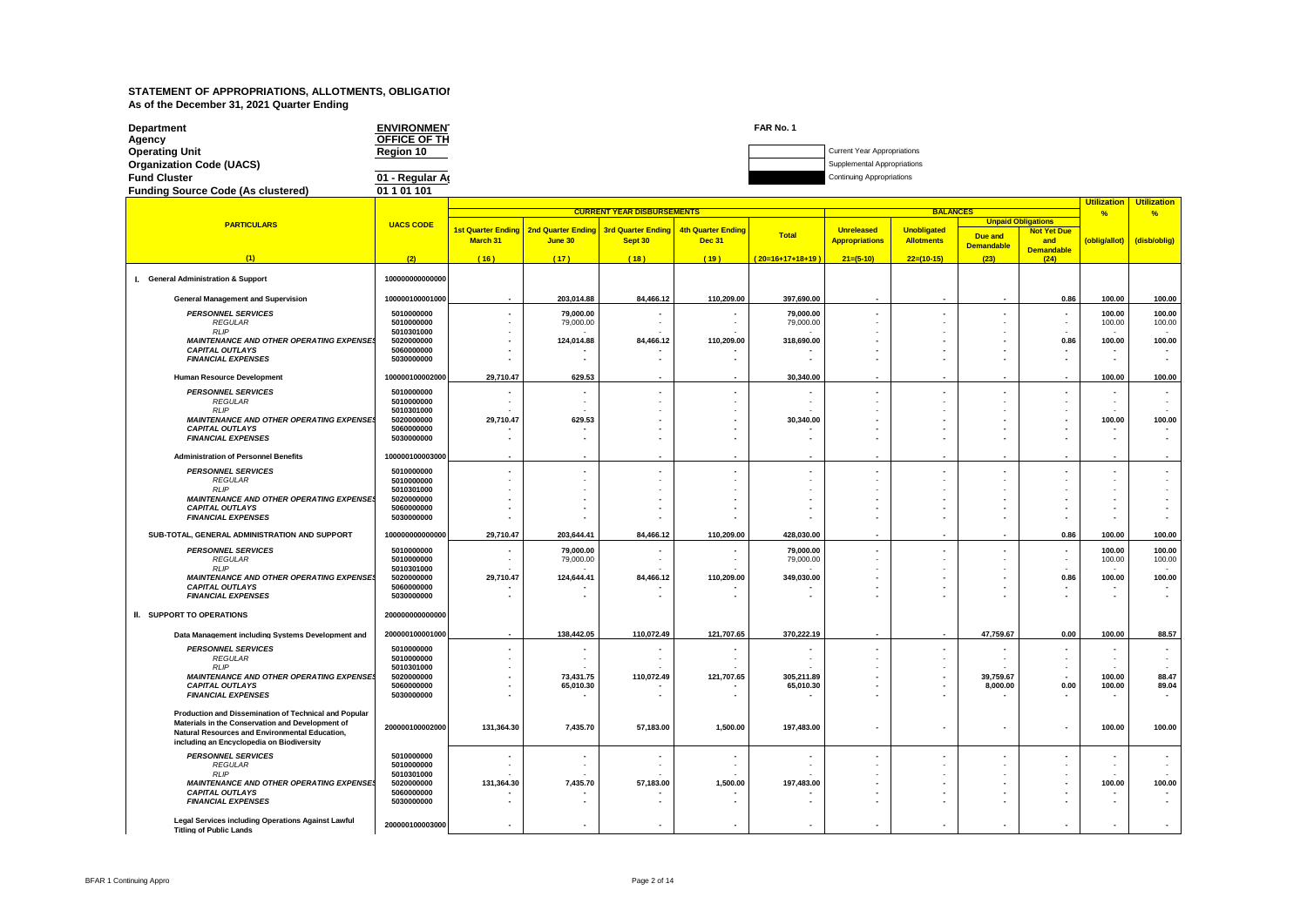| <b>Department</b><br>Agency<br><b>Operating Unit</b>                                                                                                      | OFFICE OF THE SECRETARY<br>Region 10   |                                     | <b>ENVIRONMENT AND NATURAL RESOURCES</b>                       |                                          |                        |                                                            |                            |                          |                                            |                                                      |                                      |                                      |                                            |                        |
|-----------------------------------------------------------------------------------------------------------------------------------------------------------|----------------------------------------|-------------------------------------|----------------------------------------------------------------|------------------------------------------|------------------------|------------------------------------------------------------|----------------------------|--------------------------|--------------------------------------------|------------------------------------------------------|--------------------------------------|--------------------------------------|--------------------------------------------|------------------------|
| <b>Organization Code (UACS)</b>                                                                                                                           |                                        |                                     |                                                                |                                          |                        |                                                            |                            |                          |                                            |                                                      |                                      |                                      |                                            |                        |
| <b>Fund Cluster</b>                                                                                                                                       | 01 - Regular Agency Fund               |                                     |                                                                |                                          |                        |                                                            |                            |                          |                                            |                                                      |                                      |                                      |                                            |                        |
| <b>Funding Source Code (As clustered)</b>                                                                                                                 | 01 1 01 101                            |                                     |                                                                |                                          |                        |                                                            |                            |                          |                                            |                                                      |                                      |                                      |                                            |                        |
|                                                                                                                                                           |                                        |                                     |                                                                |                                          |                        |                                                            |                            |                          |                                            |                                                      |                                      |                                      | <b>TOTAL</b>                               |                        |
|                                                                                                                                                           |                                        |                                     | <b>APPROPRIATIONS</b>                                          |                                          |                        |                                                            | <b>ALLOTMENTS</b>          |                          |                                            |                                                      |                                      | <b>CURRENT YEAR OBLIGATIONS</b>      |                                            |                        |
| <b>PARTICULARS</b>                                                                                                                                        | <b>UACS CODE</b>                       | Authorized<br><b>Appropriations</b> | <b>Adjustments</b><br>ransfer (To) From<br><b>Realignment)</b> | <b>Adjusted</b><br><b>Appropriations</b> | Allotment<br>Received  | <b>Adjustments</b><br>(Withdrawals,<br><b>Realignment)</b> | (Transfer To)              | <b>Transfer From</b>     | <b>Adjusted Total</b><br><b>Allotments</b> | <b>1st Quarter Ending</b><br>March 31                | <b>2nd Quarter Ending</b><br>June 30 | <b>3rd Quarter Ending</b><br>Sept 30 | <b>4th Quarter Ending</b><br><b>Dec 31</b> | <b>Total</b>           |
| (1)                                                                                                                                                       | (2)                                    | (3)                                 | (4)                                                            | $5=(3+4)$                                | (6)                    | (7)                                                        | (8)                        | (9)                      | $10 = {\frac{6 + (-)7 - 8 + 9}{0}}$        | (11)                                                 | (12)                                 | (13)                                 | (14)                                       | $(15=11+12+13+14)$     |
| <b>PERSONNEL SERVICES</b>                                                                                                                                 | 5010000000                             |                                     |                                                                |                                          |                        |                                                            |                            |                          |                                            |                                                      |                                      |                                      |                                            |                        |
| <b>REGULAR</b>                                                                                                                                            | 5010000000                             |                                     |                                                                |                                          |                        |                                                            |                            |                          |                                            |                                                      | ÷                                    |                                      |                                            |                        |
| <b>RLIP</b>                                                                                                                                               | 5010301000                             |                                     |                                                                |                                          |                        |                                                            |                            |                          |                                            |                                                      |                                      |                                      |                                            |                        |
| <b>MAINTENANCE AND OTHER OPERATING EXPENSE</b><br><b>CAPITAL OUTLAYS</b>                                                                                  | 5020000000<br>5060000000               |                                     |                                                                |                                          |                        |                                                            |                            |                          |                                            | $\overline{\phantom{a}}$<br>$\overline{\phantom{a}}$ |                                      |                                      |                                            |                        |
| <b>FINANCIAL EXPENSES</b>                                                                                                                                 | 5030000000                             |                                     |                                                                |                                          |                        |                                                            |                            |                          |                                            |                                                      |                                      |                                      |                                            |                        |
| Conduct of Special Studies, Design and Development in<br>Support of Forestry, Mining and Environmental<br>Management Operations, Including Climate Change | 200000100004000                        |                                     | 84,059.58                                                      | 84,059.58                                | 139,124.58             |                                                            |                            | (55,065.00)              | 84,059.58                                  | 7,248.50                                             | 76,811.08                            | ٠                                    |                                            | 84.059.58              |
| Resilience                                                                                                                                                |                                        |                                     |                                                                |                                          |                        |                                                            |                            |                          |                                            |                                                      |                                      |                                      |                                            |                        |
| <b>PERSONNEL SERVICES</b>                                                                                                                                 | 5010000000                             |                                     |                                                                |                                          |                        |                                                            |                            |                          |                                            |                                                      |                                      |                                      |                                            |                        |
| <b>REGULAR</b><br><b>RLIP</b>                                                                                                                             | 5010000000<br>5010301000               |                                     |                                                                |                                          |                        |                                                            |                            |                          |                                            |                                                      | $\sim$                               |                                      |                                            |                        |
| <b>MAINTENANCE AND OTHER OPERATING EXPENSES</b>                                                                                                           | 5020000000                             |                                     | 84,059.58                                                      | 84,059.58                                | 139,124.58             |                                                            |                            | (55,065.00)              | 84,059.58                                  | 7,248.50                                             | 76,811.08                            |                                      |                                            | 84,059.58              |
| <b>CAPITAL OUTLAYS</b><br><b>FINANCIAL EXPENSES</b>                                                                                                       | 5060000000<br>5030000000               |                                     |                                                                |                                          |                        |                                                            |                            |                          |                                            |                                                      | $\blacksquare$                       |                                      |                                            |                        |
| Formulation and Monitoring of ENR Sector Policies,<br>Plans, Programs and Projects                                                                        | 200000100005000                        | $\overline{\phantom{a}}$            | 70,328.00                                                      | 70,328.00                                | 70,328.00              |                                                            |                            | $\overline{\phantom{a}}$ | 70,328.00                                  | 34,755.45                                            | 35,572.55                            | ٠                                    | $\overline{\phantom{a}}$                   | 70,328.00              |
| <b>PERSONNEL SERVICES</b>                                                                                                                                 | 5010000000                             |                                     |                                                                |                                          |                        |                                                            |                            |                          |                                            |                                                      |                                      |                                      |                                            |                        |
| <b>REGULAR</b>                                                                                                                                            | 5010000000                             |                                     | $\sim$                                                         |                                          |                        |                                                            |                            |                          |                                            |                                                      | $\sim$                               |                                      |                                            |                        |
| <b>RLIP</b><br><b>MAINTENANCE AND OTHER OPERATING EXPENSE.</b>                                                                                            | 5010301000<br>5020000000               |                                     | 70,328.00                                                      | 70,328.00                                | 70,328.00              |                                                            |                            |                          | 70,328.00                                  | 34,755.45                                            | 35,572.55                            |                                      |                                            | 70,328.00              |
| <b>CAPITAL OUTLAYS</b>                                                                                                                                    | 5060000000                             |                                     |                                                                |                                          |                        |                                                            |                            |                          |                                            |                                                      |                                      |                                      |                                            |                        |
| <b>FINANCIAL EXPENSES</b>                                                                                                                                 | 5030000000                             |                                     |                                                                |                                          |                        |                                                            |                            |                          |                                            |                                                      | $\overline{\phantom{a}}$             |                                      |                                            |                        |
| <b>Ecosystem Research Development and Extension</b><br><b>Services</b>                                                                                    | 200000100006000                        |                                     |                                                                |                                          |                        |                                                            |                            |                          |                                            |                                                      | $\blacksquare$                       |                                      |                                            |                        |
| <b>PERSONNEL SERVICES</b>                                                                                                                                 | 5010000000                             |                                     |                                                                |                                          |                        |                                                            |                            |                          |                                            |                                                      |                                      |                                      |                                            |                        |
| <b>REGULAR</b>                                                                                                                                            | 5010000000                             |                                     |                                                                |                                          |                        |                                                            |                            |                          |                                            |                                                      |                                      |                                      |                                            |                        |
| <b>RLIP</b><br><b>MAINTENANCE AND OTHER OPERATING EXPENSE!</b>                                                                                            | 5010301000<br>5020000000               |                                     |                                                                |                                          |                        |                                                            |                            |                          |                                            |                                                      |                                      |                                      |                                            |                        |
| <b>CAPITAL OUTLAYS</b>                                                                                                                                    | 5060000000                             |                                     |                                                                |                                          |                        |                                                            |                            |                          |                                            |                                                      | $\overline{\phantom{a}}$             |                                      |                                            |                        |
| <b>FINANCIAL EXPENSES</b>                                                                                                                                 | 5030000000                             |                                     |                                                                |                                          |                        |                                                            |                            |                          |                                            |                                                      |                                      |                                      |                                            |                        |
| SUB-TOTAL, SUPPORT TO OPERATIONS                                                                                                                          | 20000000000000                         |                                     | 769.852.44                                                     | 769,852.44                               | 824.917.44             |                                                            |                            | (55,065.00)              | 769.852.44                                 | 180.803.95                                           | 587.548.49                           | 1,500.00                             |                                            | 769,852.44             |
| <b>PERSONNEL SERVICES</b><br><b>REGULAR</b>                                                                                                               | 5010000000<br>5010000000               |                                     |                                                                | $\overline{\phantom{a}}$                 |                        |                                                            |                            |                          | $\sim$                                     |                                                      | $\sim$                               |                                      |                                            |                        |
| <b>RLIP</b>                                                                                                                                               | 5010301000                             |                                     |                                                                |                                          |                        |                                                            |                            |                          |                                            |                                                      |                                      |                                      |                                            |                        |
| <b>MAINTENANCE AND OTHER OPERATING EXPENSE</b>                                                                                                            | 5020000000                             | $\blacksquare$                      | 696,842.14                                                     | 696,842.14                               | 751,907.14             |                                                            |                            | (55,065.00)              | 696,842.14                                 | 180,803.95                                           | 514,538.19                           | 1,500.00                             | $\overline{\phantom{a}}$                   | 696,842.14             |
| <b>CAPITAL OUTLAYS</b><br><b>FINANCIAL EXPENSES</b>                                                                                                       | 5060000000<br>5030000000               |                                     | 73,010.30                                                      | 73,010.30                                | 73,010.30              |                                                            |                            |                          | 73,010.30                                  |                                                      | 73,010.30                            |                                      |                                            | 73,010.30              |
| <b>III. OPERATIONS</b>                                                                                                                                    | 300000000000000                        |                                     |                                                                |                                          |                        |                                                            |                            |                          |                                            |                                                      |                                      |                                      |                                            |                        |
| 001 NATURAL RESOURCES SUSTAINABLY MANAGED                                                                                                                 | 310000000000000                        |                                     |                                                                |                                          |                        |                                                            |                            |                          |                                            |                                                      |                                      |                                      |                                            |                        |
| NATURAL RESOURCES ENFORCEMENT AND<br><b>REGULATORY PROGRAM</b>                                                                                            | 310100000000000                        |                                     |                                                                |                                          |                        |                                                            |                            |                          |                                            |                                                      |                                      |                                      |                                            |                        |
| Natural Resources Management<br>Arrangement/Agreement and Permit Issuance                                                                                 | 310100100001000                        |                                     | 145,000.00                                                     | 145,000.00                               | 154,055.00             | (9,055.00)                                                 | (145,000.00)               | 145,000.00               | 145,000.00                                 | 23,000.00                                            | 122,000.00                           |                                      |                                            | 145,000.00             |
| <b>PERSONNEL SERVICES</b><br><b>REGULAR</b>                                                                                                               | 5010000000<br>5010000000               |                                     | 32,000.00<br>32,000.00                                         | 32,000.00<br>32,000.00                   | 32.000.00<br>32,000.00 |                                                            | (32.000.00)<br>(32,000.00) | 32.000.00<br>32,000.00   | 32,000.00<br>32,000.00                     |                                                      | 32.000.00<br>32,000.00               |                                      |                                            | 32.000.00<br>32,000.00 |
| <b>RLIP</b><br><b>MAINTENANCE AND OTHER OPERATING EXPENSES</b><br><b>CAPITAL OUTLAYS</b>                                                                  | 5010301000<br>5020000000<br>5060000000 |                                     | 113,000.00<br>$\overline{\phantom{a}}$                         | 113,000.00                               | 122,055.00             | (9,055.00)                                                 | (113,000.00)               | 113,000.00               | 113,000.00                                 | 23,000.00<br>$\overline{\phantom{a}}$                | 90,000.00                            | $\blacksquare$<br>$\overline{a}$     |                                            | 113,000.00             |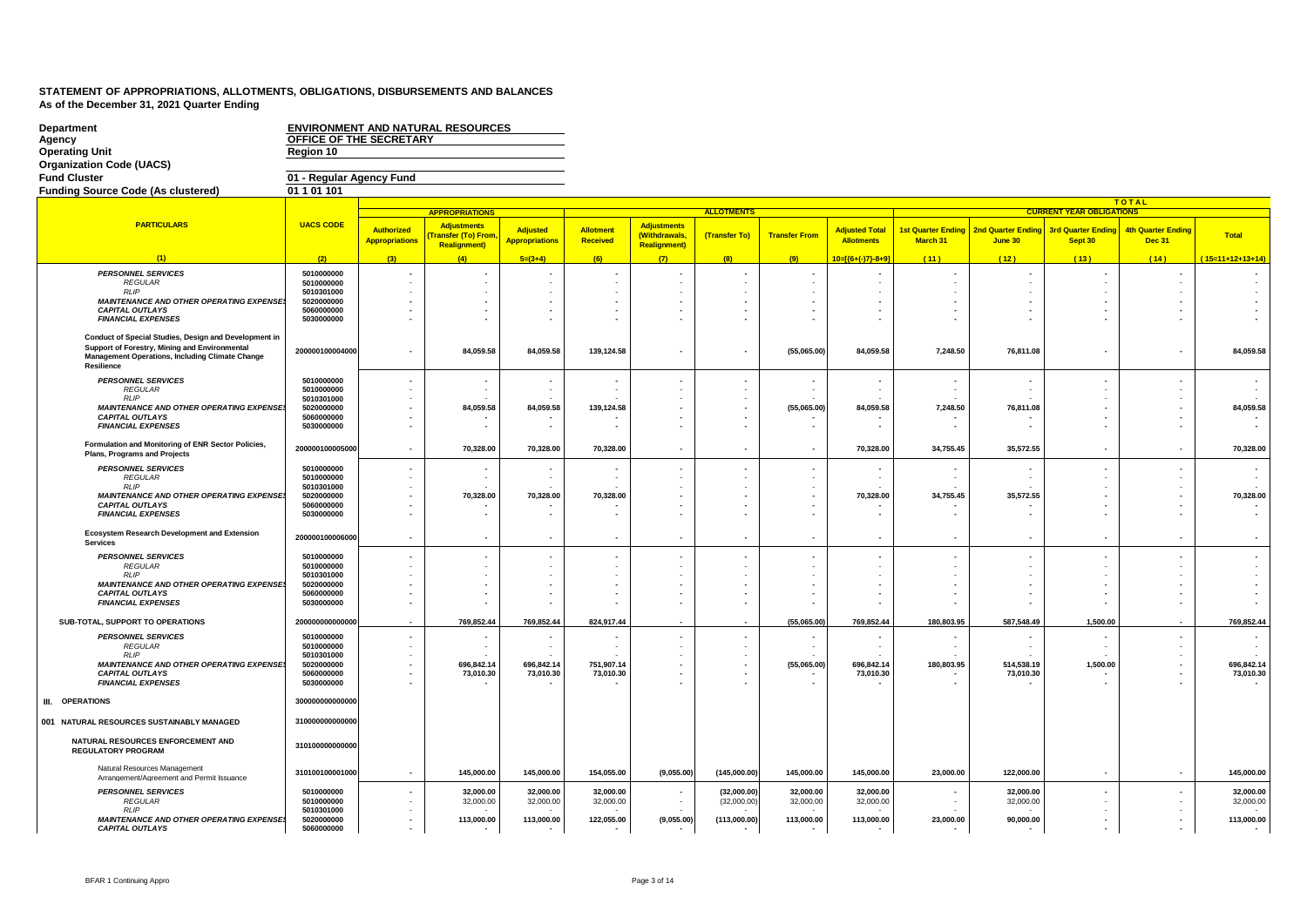| Department                                | <b>ENVIRONMEN'</b> | FAR No. 1 |                                    |
|-------------------------------------------|--------------------|-----------|------------------------------------|
| Agency                                    | OFFICE OF TH       |           |                                    |
| <b>Operating Unit</b>                     | Reaion 10          |           | <b>Current Year Appropriations</b> |
| <b>Organization Code (UACS)</b>           |                    |           | Supplemental Appropriations        |
| <b>Fund Cluster</b>                       | 01 - Regular Ar    |           | <b>Continuing Appropriations</b>   |
| <b>Funding Source Code (As clustered)</b> | 01 1 01 101        |           |                                    |

#### **(2) PARTICULARS UACS CODE (1)** *PERSONNEL SERVICES* **5010000000** *REGULAR* **5010000000** *RLIP* **5010301000** *MAINTENANCE AND OTHER OPERATING EXPENSES* **5020000000** *CAPITAL OUTLAYS* **5060000000 FINANCIAL EXPENSES Conduct of Special Studies, Design and Development in Support of Forestry, Mining and Environmental Management Operations, Including Climate Change Resilience 200000100004000** *PERSONNEL SERVICES* **5010000000 REGULAR 5010000000**<br> *RIP* **5010000000**<br> *RIP* **5010301000** *RLIP* **5010301000** *MAINTENANCE AND OTHER OPERATING EXPENSES* **5020000000** *CAPITAL OUTLAYS* **5060000000 FINANCIAL EXPENSES Formulation and Monitoring of ENR Sector Policies, Plans, Programs and Projects <sup>200000100005000</sup>** *PERSONNEL SERVICES* **5010000000** *REGULAR* **5010000000** *RLIP* **5010301000** *MAINTENANCE AND OTHER OPERATING EXPENSES* **5020000000 CAPITAL OUTLAYS 5060000000**<br> **FINANCIAL EXPENSES** 5030000000 **FINANCIAL EXPENSES Ecosystem Research Development and Extension Services <sup>200000100006000</sup>** *PERSONNEL SERVICES* **5010000000** *REGULAR* **5010000000** *RLIP* **5010301000** *MAINTENANCE AND OTHER OPERATING EXPENSES* **5020000000** *CAPITAL OUTLAYS* **5060000000** *FINANCIAL EXPENSES* **5030000000 SUB-TOTAL, SUPPORT TO OPERATIONS 200000000000000** *PERSONNEL SERVICES* **5010000000** *REGULAR* **5010000000** *RLIP* **5010301000** *MAINTENANCE AND OTHER OPERATING EXPENSES* **5020000000** *CAPITAL OUTLAYS* **5060000000** *FINANCIAL EXPENSES* **5030000000 III. OPERATIONS 300000000000000** 001 NATURAL RESOURCES SUSTAINABLY MANAGED 31000000000000000 **NATURAL RESOURCES ENFORCEMENT AND REGULATORY PROGRAM 310100000000000** Natural Resources Management Arrangement/Agreement and Permit Issuance **<sup>310100100001000</sup>** *PERSONNEL SERVICES* **5010000000** *REGULAR* **5010000000** *RLIP* **5010301000** *MAINTENANCE AND OTHER OPERATING EXPENSES* **5020000000 CAPITAL OUTLAYS Utilization Utilization % % Due and Demandable Not Yet Due and Demandable (oblig/allot) (disb/oblig) ( 16 ) ( 17 ) ( 18 ) ( 19 ) ( 20=16+17+18+19 ) 21=(5-10) 22=(10-15) (23) (24) CURRENT YEAR DISBURSEMENTS BALANCE 1st Quarter Ending March 31 2nd Quarter Ending June 30 3rd Quarter Ending Sept 30 4th Quarter Ending Dec 31 Total Unreleased Appropriations Unobligated Allotments Unpaid Obligations - - - - - - - - - - -** - - - - - - - - - - - - - - - - - - - - - -  **- - - - - - - - - - - - - - - - - - - - - - - - - - - - - - - - -** - | 37,597.61 | 46,461.97 | - | 84,059.58 | - | - | - | 0.00 | 100.00 | 100.00  **- - - - - - - - - - -** - - - - - - - - - - - - - - - - - - - - - - - | 37,597.61 | 46,461.97 | - | 84,059.58 | - | - | - | 0.00 | 100.00 | 100.00  **- - - - - - - - - - - - - - - - - - - - - -** - | 59,031.82 | 2,696.18 | 8,600.00 | 70,328.00 | - | - | - | - | 100.00 | 100.00  **- - - - - - - - - - -** - - - - - - - - - - - - - - - - - - - - - - 100.00 | 59,031.82 | 2,696.18 | 8,600.00 | 70,328.00 | - | - | - | - | 100.00 | 100.00  **- - - - - - - - - - - - - - - - - - - - - - - - - - - - - - - - - - - - - - - - - - - -** - - - - - - - - - - - - - - - - - - - - - -  **- - - - - - - - - - - - - - - - - - - - - - - - - - - - - - - - - 131,364.30 242,507.18 216,413.64 131,807.65 722,092.77 - - 47,759.67 0.00 100.00 93.80 - - - - - - - - - - -** - - - - - - - - - - - - - - - - - - - - - - 131,364.30 | 177,496.88 | 216,413.64 | 131,807.65 | 657,082.47 | - | - | 39,759.67 | 0.00 | 100.00 | 94.29  **- 65,010.30 - - 65,010.30 - - 8,000.00 0.00 100.00 89.04 - - - - - - - - - - -** 23,000.00 | 119,400.00 | - | - | 142,400.00 | - | - | - | 2,600.00 | 100.00 | 98.21 100.00 | 32,000.00 | - | - | 32,000.00 | - | - | - | - | 100.00 | 100.00 | - | - | 100.00 | - | - | 100.00 | - | - 2,000.00 - - - - - 32,000.00 - - - - - - 100.00 - 100.00 - 100.00 - - - - - - - - - - - 23,000.00 87,400.00 - I - I 110,400.00 - I - I - Z,600.00 100.00 97.70  **- - - - - - - - - - -**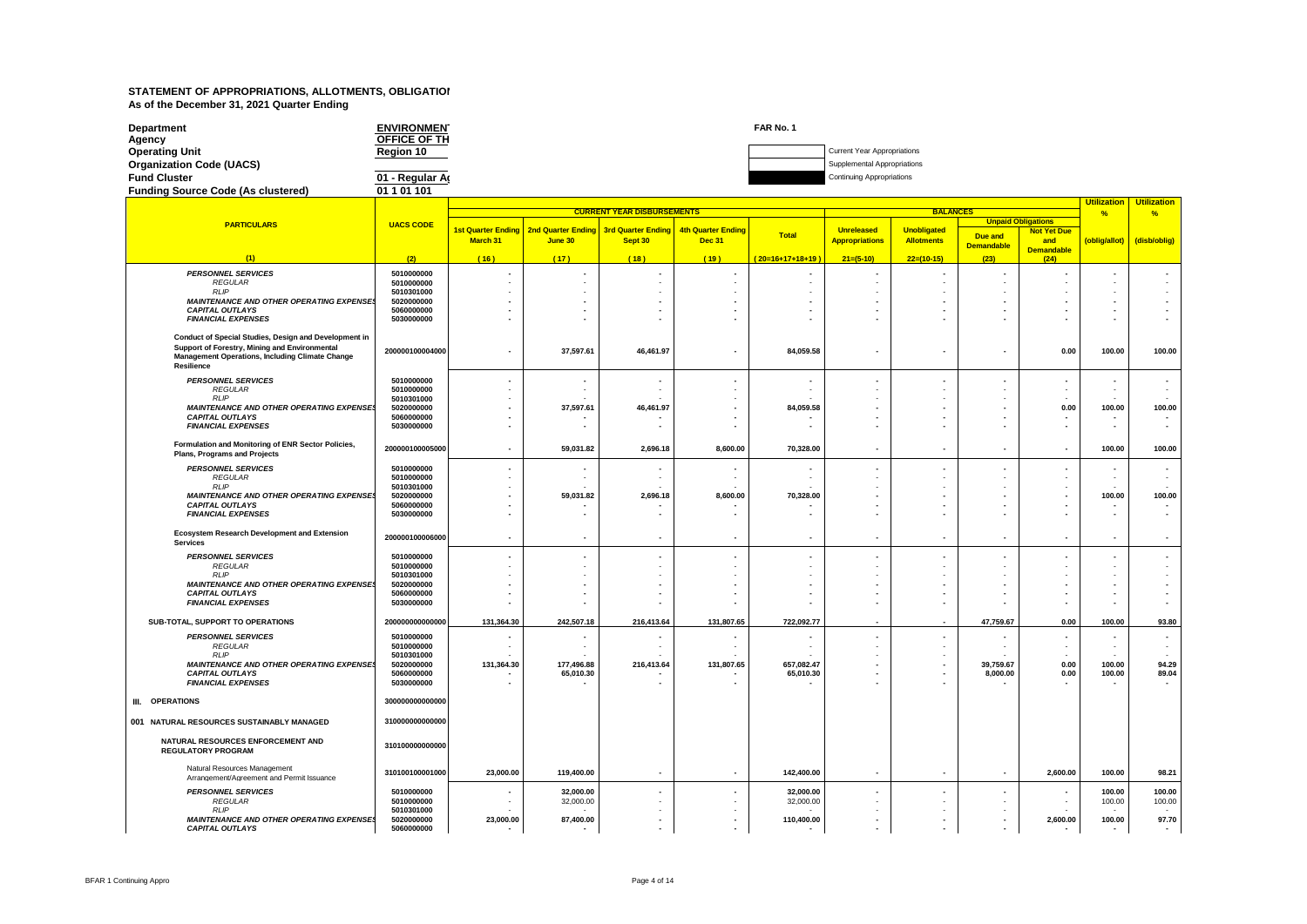| <b>Department</b><br>Agency<br><b>Operating Unit</b>                                              | OFFICE OF THE SECRETARY<br>Region 10 |                                            | <b>ENVIRONMENT AND NATURAL RESOURCES</b>                                     |                                          |                          |                                                            |                              |                          |                                            |                                                      |                                    |                                      |                                            |                          |
|---------------------------------------------------------------------------------------------------|--------------------------------------|--------------------------------------------|------------------------------------------------------------------------------|------------------------------------------|--------------------------|------------------------------------------------------------|------------------------------|--------------------------|--------------------------------------------|------------------------------------------------------|------------------------------------|--------------------------------------|--------------------------------------------|--------------------------|
| <b>Organization Code (UACS)</b>                                                                   |                                      |                                            |                                                                              |                                          |                          |                                                            |                              |                          |                                            |                                                      |                                    |                                      |                                            |                          |
| <b>Fund Cluster</b>                                                                               | 01 - Regular Agency Fund             |                                            |                                                                              |                                          |                          |                                                            |                              |                          |                                            |                                                      |                                    |                                      |                                            |                          |
| <b>Funding Source Code (As clustered)</b>                                                         | 01 1 01 101                          |                                            |                                                                              |                                          |                          |                                                            |                              |                          |                                            |                                                      |                                    |                                      |                                            |                          |
|                                                                                                   |                                      |                                            | <b>APPROPRIATIONS</b>                                                        |                                          |                          |                                                            | <b>ALLOTMENTS</b>            |                          |                                            |                                                      |                                    | <b>CURRENT YEAR OBLIGATIONS</b>      | <b>TOTAL</b>                               |                          |
| <b>PARTICULARS</b>                                                                                | <b>UACS CODE</b>                     | <b>Authorized</b><br><b>Appropriations</b> | <b>Adjustments</b><br><mark>'ransfer (To) From</mark><br><b>Realignment)</b> | <b>Adjusted</b><br><b>Appropriations</b> | Allotment<br>Received    | <b>Adjustments</b><br>(Withdrawals,<br><b>Realignment)</b> | (Transfer To)                | <b>Transfer From</b>     | <b>Adjusted Total</b><br><b>Allotments</b> | <b>1st Quarter Ending</b><br>March 31                | 2nd Quarter Ending<br>June 30      | <b>3rd Quarter Ending</b><br>Sept 30 | <b>4th Quarter Ending</b><br><b>Dec 31</b> | <b>Total</b>             |
|                                                                                                   | (2)                                  | (3)                                        | (4)                                                                          | $5=(3+4)$                                | (6)                      | (7)                                                        | (8)                          | (9)                      | 10=[{6+(-)7}-8+9]                          | (11)                                                 | (12)                               | (13)                                 | (14)                                       | $(15=11+12+13+14)$       |
| <b>FINANCIAL EXPENSES</b>                                                                         | 5030000000                           |                                            |                                                                              |                                          |                          |                                                            |                              |                          |                                            |                                                      |                                    |                                      |                                            |                          |
| Operations against illegal environment and natural<br>resources activities                        | 310100100002000                      |                                            | 250,000.00                                                                   | 250,000.00                               |                          |                                                            |                              | 250,000.00               | 250,000.00                                 |                                                      | $\overline{\phantom{a}}$           | 125,000.00                           | 125,000.00                                 | 250,000.00               |
| <b>PERSONNEL SERVICES</b><br><b>REGULAR</b>                                                       | 5010000000<br>5010000000             |                                            |                                                                              |                                          |                          |                                                            |                              |                          | $\sim$                                     | $\blacksquare$<br>$\overline{\phantom{a}}$           | $\overline{\phantom{a}}$<br>$\sim$ |                                      |                                            |                          |
| <b>RLIP</b><br>MAINTENANCE AND OTHER OPERATING EXPENSE                                            | 5010301000<br>5020000000             |                                            | 250,000.00                                                                   | 250,000.00                               |                          |                                                            |                              | 250,000.00               | 250,000.00                                 | $\overline{\phantom{a}}$<br>$\overline{\phantom{a}}$ | $\overline{\phantom{a}}$           | 125,000.00                           | 125,000.00                                 | 250,000.00               |
| <b>CAPITAL OUTLAYS</b><br><b>FINANCIAL EXPENSES</b>                                               | 5060000000<br>5030000000             |                                            |                                                                              |                                          |                          |                                                            |                              |                          | ۰.                                         | $\overline{\phantom{a}}$                             | $\overline{\phantom{a}}$           |                                      |                                            |                          |
| <b>Locally Funded Project</b><br>Implementation of the Payapa at Masaganang<br>PamayaNAn (PAMANA) | 310100200001000                      |                                            |                                                                              |                                          |                          |                                                            |                              |                          | $\overline{\phantom{a}}$                   | $\overline{\phantom{a}}$                             | $\overline{\phantom{a}}$           |                                      |                                            |                          |
| <b>PERSONNEL SERVICES</b>                                                                         | 5010000000                           |                                            |                                                                              |                                          |                          |                                                            |                              |                          |                                            |                                                      | $\overline{\phantom{a}}$           |                                      |                                            |                          |
| <b>REGULAR</b><br><b>RLIP</b>                                                                     | 5010000000                           |                                            |                                                                              |                                          |                          |                                                            |                              |                          | $\sim$                                     | ÷                                                    | $\sim$                             |                                      |                                            |                          |
| <b>MAINTENANCE AND OTHER OPERATING EXPENSE</b>                                                    | 5010301000<br>5020000000             |                                            |                                                                              |                                          |                          |                                                            |                              |                          |                                            | $\overline{\phantom{a}}$<br>$\blacksquare$           | $\overline{\phantom{a}}$           |                                      |                                            |                          |
| <b>CAPITAL OUTLAYS</b><br><b>FINANCIAL EXPENSES</b>                                               | 5060000000<br>5030000000             |                                            |                                                                              |                                          |                          |                                                            |                              |                          |                                            |                                                      |                                    |                                      |                                            |                          |
| TOTAL - NATURAL RESOURCES ENFORCEMENT AND<br><b>REGULATORY PROGRAM</b>                            | 310100000000000                      |                                            | 395,000.00                                                                   | 395,000.00                               | 154,055.00               | (9,055.00)                                                 | (145,000.00)                 | 395,000.00               | 395,000.00                                 | 23,000.00                                            | 122,000.00                         | 125,000.00                           | 125,000.00                                 | 395,000.00               |
| <b>PERSONNEL SERVICES</b><br><b>REGULAR</b>                                                       | 5010000000<br>5010000000             |                                            | 32,000.00<br>32,000.00                                                       | 32,000.00<br>32,000.00                   | 32,000.00<br>32,000.00   |                                                            | (32,000.00)<br>(32,000.00)   | 32,000.00<br>32,000.00   | 32,000.00<br>32,000.00                     |                                                      | 32,000.00<br>32,000.00             |                                      |                                            | 32,000.00<br>32,000.00   |
| <b>RLIP</b><br><b>MAINTENANCE AND OTHER OPERATING EXPENSE</b>                                     | 5010301000<br>5020000000             |                                            | 363,000.00                                                                   | 363,000.00                               | 122,055.00               | (9,055.00)                                                 | (113,000.00)                 | 363,000.00               | 363,000.00                                 | 23,000.00                                            | 90,000.00                          | 125,000.00                           | 125,000.00                                 | 363,000.00               |
| <b>CAPITAL OUTLAYS</b><br><b>FINANCIAL EXPENSES</b>                                               | 5060000000<br>5030000000             |                                            |                                                                              |                                          |                          |                                                            |                              |                          |                                            |                                                      |                                    |                                      |                                            |                          |
| NATURAL RESOURCES CONSERVATION AND<br><b>DEVELOPMENT PROGRAM</b>                                  | 310200000000000                      |                                            |                                                                              |                                          |                          |                                                            |                              |                          |                                            |                                                      |                                    |                                      |                                            |                          |
| Protected Areas, Caves and Wetlands Development and<br><b>Management Sub-Program</b>              | 310201000000000                      |                                            |                                                                              |                                          |                          |                                                            |                              |                          |                                            |                                                      |                                    |                                      |                                            |                          |
| Protected Areas Development and Management                                                        | 310201100001000                      |                                            | 11,937,000.00                                                                | 11,937,000.00                            | 561,265.00               | (13, 265.00)                                               | (548,000.00)                 | 11,937,000.00            | 11,937,000.00                              |                                                      | 542,836.89                         | 1,378,639.78                         | 10,015,523.33                              | 11,937,000.00            |
| <b>PERSONNEL SERVICES</b><br><b>REGULAR</b>                                                       | 5010000000<br>5010000000             |                                            | 548.000.00<br>548,000.00                                                     | 548.000.00<br>548,000.00                 | 548,000.00<br>548,000.00 |                                                            | (548.000.00)<br>(548,000,00) | 548,000.00<br>548,000.00 | 548.000.00<br>548,000.00                   |                                                      | 542,836.89<br>542,836.89           |                                      | 5,163.11<br>5,163.11                       | 548,000.00<br>548,000.00 |
| <b>RLIP</b><br><b>MAINTENANCE AND OTHER OPERATING EXPENSE</b>                                     | 5010301000<br>5020000000             |                                            | 11,389,000.00                                                                | 11,389,000.00                            | 13,265.00                | (13, 265.00)                                               |                              | 11,389,000.00            | 11,389,000.00                              | $\overline{\phantom{a}}$                             | $\overline{\phantom{a}}$           | 1,378,639.78                         | 10,010,360.22                              | 11,389,000.00            |
| <b>CAPITAL OUTLAYS</b><br><b>FINANCIAL EXPENSES</b>                                               | 5060000000<br>5030000000             |                                            |                                                                              |                                          |                          |                                                            |                              |                          | $\overline{a}$                             | $\overline{\phantom{a}}$<br>$\blacksquare$           | $\overline{\phantom{a}}$           |                                      |                                            |                          |
| Wildlife Resources Conservation Sub-Program                                                       | 310202000000000                      |                                            |                                                                              |                                          |                          |                                                            |                              |                          |                                            |                                                      |                                    |                                      |                                            |                          |
| Protection and Conservation Wildlife                                                              | 310202100001000                      |                                            | 44.000.00                                                                    | 44.000.00                                | 44.000.00                |                                                            |                              |                          | 44.000.00                                  |                                                      | 44.000.00                          |                                      |                                            | 44,000.00                |
| <b>PERSONNEL SERVICES</b><br><b>REGULAR</b>                                                       | 5010000000<br>5010000000             |                                            |                                                                              |                                          |                          |                                                            |                              |                          | $\sim$                                     | $\sim$                                               | ÷.                                 |                                      |                                            |                          |
| RLP<br><b>MAINTENANCE AND OTHER OPERATING EXPENSE.</b>                                            | 5010301000<br>5020000000             |                                            | 44,000.00                                                                    | 44,000.00                                | 44,000.00                |                                                            |                              |                          | 44,000.00                                  | $\sim$<br>$\overline{\phantom{a}}$                   | 44,000.00                          |                                      |                                            | 44,000.00                |
| <b>CAPITAL OUTLAYS</b>                                                                            | 5060000000                           |                                            |                                                                              |                                          |                          |                                                            |                              |                          |                                            |                                                      |                                    |                                      |                                            |                          |
| <b>FINANCIAL EXPENSES</b>                                                                         | 5030000000                           |                                            |                                                                              |                                          |                          |                                                            |                              |                          | $\overline{a}$                             | $\overline{a}$                                       |                                    |                                      |                                            |                          |
| Coastal and Marine Ecosystems Rehabilitation Sub-<br>Program                                      | 310203000000000                      |                                            |                                                                              |                                          |                          |                                                            |                              |                          |                                            |                                                      |                                    |                                      |                                            |                          |
| Management of Coastal and Marine Resources/Areas                                                  | 310203100001000                      |                                            |                                                                              |                                          |                          |                                                            |                              |                          |                                            |                                                      |                                    |                                      |                                            |                          |
| <b>PERSONNEL SERVICES</b><br><b>REGULAR</b>                                                       | 5010000000<br>5010000000             |                                            |                                                                              |                                          |                          |                                                            |                              | $\sim$                   | $\blacksquare$<br>$\sim$                   | $\sim$                                               | $\overline{\phantom{a}}$<br>$\sim$ |                                      | $\sim$                                     |                          |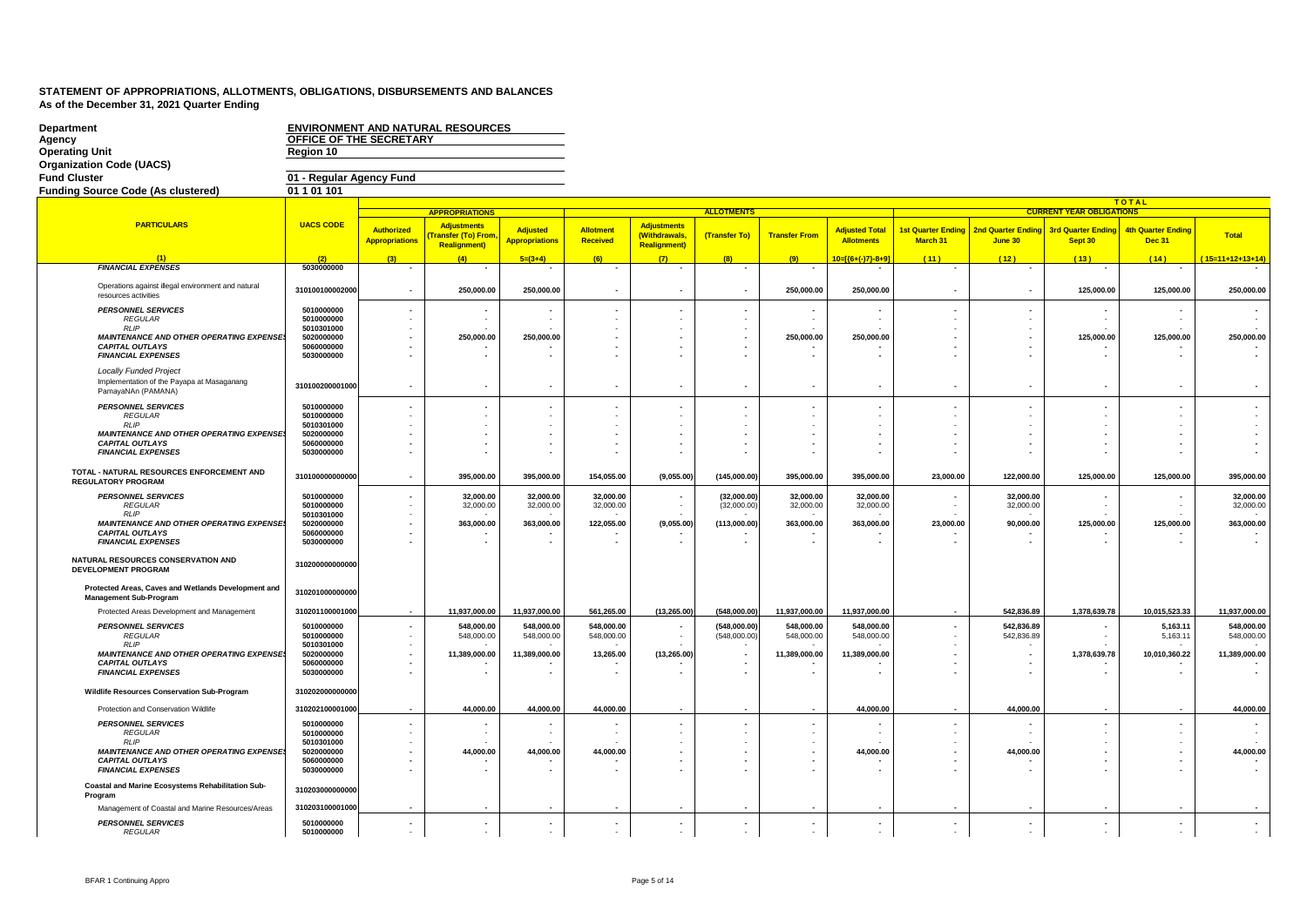| <b>Department</b><br>Agency               | <b>ENVIRONMEN</b><br><b>OFFICE OF TH</b> | FAR No. 1 |                                    |
|-------------------------------------------|------------------------------------------|-----------|------------------------------------|
| <b>Operating Unit</b>                     | <b>Region 10</b>                         |           | <b>Current Year Appropriations</b> |
| <b>Organization Code (UACS)</b>           |                                          |           | Supplemental Appropriations        |
| <b>Fund Cluster</b>                       | 01 - Regular Ar                          |           | <b>Continuing Appropriations</b>   |
| <b>Funding Source Code (As clustered)</b> | 01 1 01 101                              |           |                                    |

#### **(2) PARTICULARS UACS CODE (1) FINANCIAL EXPENSES** Operations against illegal environment and natural Operations against illegal environment and natural **310100100002000**<br>resources activities **PERSONNEL SERVICES**<br>*REGULAR* **5010000000**<br>5010000000 *REGULAR* **5010000000** *RLIP* **5010301000** *MAINTENANCE AND OTHER OPERATING EXPENSES* **5020000000 CAPITAL OUTLAYS 5060000000**<br> **ENANCIAL EXPENSES**<br> **ENANCIAL EXPENSES** *FINANCIAL EXPENSES* **5030000000** *Locally Funded Project* Implementation of the Payapa at Masaganang Implementation of the Payapa at Masaganang<br>
PamayaNAn (PAMANA)<br> **310100200001000** *PERSONNEL SERVICES* **5010000000** *REGULAR* **5010000000** *RLIP* **5010301000** *MAINTENANCE AND OTHER OPERATING EXPENSES* **5020000000** *CAPITAL OUTLAYS* **5060000000 FINANCIAL EXPENSES TOTAL - NATURAL RESOURCES ENFORCEMENT AND REGULATORY PROGRAM 310100000000000** *PERSONNEL SERVICES* **5010000000** *REGULAR* **5010000000** *RLIP* **5010301000** *MAINTENANCE AND OTHER OPERATING EXPENSES* **5020000000** *CAPITAL OUTLAYS* **5060000000 FINANCIAL EXPENSES NATURAL RESOURCES CONSERVATION AND DEVELOPMENT PROGRAM 310200000000000 Protected Areas, Caves and Wetlands Development and Management Sub-Program <sup>310201000000000</sup>** Protected Areas Development and Management **310201100001000 PERSONNEL SERVICES** 5010000000<br>*PEGULAR* 5010000000 *REGULAR* **5010000000** *RLIP* **5010301000** *MAINTENANCE AND OTHER OPERATING EXPENSES* **5020000000 CAPITAL OUTLAYS 5060000000**<br> **EINANCIAL EXPENSES**<br> **50800000000**<br> **50300000000**<br> **50300000000** *FINANCIAL EXPENSES* **5030000000 Wildlife Resources Conservation Sub-Program 310202000000000** Protection and Conservation Wildlife **310202100001000** *PERSONNEL SERVICES* **5010000000 REGULAR** 5010000000<br>
REGULAR
5010000000<br>
RLIP 5010301000 *RLIP* **5010301000** *MAINTENANCE AND OTHER OPERATING EXPENSES* **5020000000 CAPITAL OUTLAYS**<br> **EINANCIAL EXPENSES**<br> **50600000000**<br> **50300000000**<br>
50300000000 *FINANCIAL EXPENSES* **5030000000 Coastal and Marine Ecosystems Rehabilitation Sub-Program 310203000000000** Management of Coastal and Marine Resources/Areas **310203100001000** *PERSONNEL SERVICES* **5010000000** *REGULAR* **5010000000 Utilization Utilization % % Due and Demandable Not Yet Due and Demandable (oblig/allot) (disb/oblig) ( 16 ) ( 17 ) ( 18 ) ( 19 ) ( 20=16+17+18+19 ) 21=(5-10) 22=(10-15) (23) (24) CURRENT YEAR DISBURSEMENTS BALANCE 1st Quarter Ending March 31 2nd Quarter Ending June 30 3rd Quarter Ending Sept 30 4th Quarter Ending Dec 31 Total Unreleased Appropriations Unobligated Allotments Unpaid Obligations - - - - - - - - - - -** 100.00 | 125,000.00 | 125,000.00 | 250,000.00 | - | - | - | - | 100.00 | 100.00  **- - - - - - - - - - -** - - - - - - - - - - - - - - - - - - - - - -  **- - 125,000.00 125,000.00 250,000.00 - - - - 100.00 100.00 - - - - - - - - - - - - - - - - - - - - - - - - - - - - - - - - - - - - - - - - - - - -** - - - - - - - - - - - - - - - - - - - - - -  **- - - - - - - - - - - - - - - - - - - - - - - - - - - - - - - - -** 23,000.00 | 119,400.00 | 125,000.00 | 125,000.00 | 392,400.00 | - | - | - | 2,600.00 | 100.00 | 99.34 100.00 | 32,000.00 | - | - | 32,000.00 | - | - | - | - | 100.00 | 100.00 | - | - | 100.00 | - | - | 100.00 | - | - | 32,000.00 | - | - | 32,000.00 | - | - | - | - | 100.00 | 100.00 - - - - - - - - - - - 23,000.00 **87,400.00 125,000.00 125,000.00** 125,000.00 360,400.00 - - - - - - - - 2,600.00 100.00 99.28  **- - - - - - - - - - - - - - - - - - - - - - - | 542,836.89 | - | 10,530,160.90 | 11,072,997.79 | - | - | 768,566.45 | 95,435.76 | 100.00 | 92.76** - | 542,836.89 | - | 5,163.11 | 548,000.00 | - | - | - | - | 100.00 | 100.00 - | 542,836.89 | - | 5,163.11 | 548,000.00 | - | - | - | - | 100.00 | 100.00 - - - - - - - - - - - **- | - | - | 10,524,997.79 | 10,524,997.79 | - | - | 768,566.45 | 95,435.76 | 100.00 | 92.41 - - - - - - - - - - - - - - - - - - - - - -** 100.00 | ما | 44,000.00 | - | 44,000.00 | - | - | - | 100.00 | 100.00 | 100.00 | - | - | 100.00 | - | - | 100.00  **- - - - - - - - - - -** - - - - - - - - - - - - - - - - - - - - - - 100.00 | ما | 44,000.00 | - | 44,000.00 | - | - | - | 100.00 | 100.00 | 100.00 | - | - | 100.00 | - | - | 100.00  **- - - - - - - - - - - - - - - - - - - - - - - - - - - - - - - - - - - - - - - - - - - -** - - - - - - - - - - -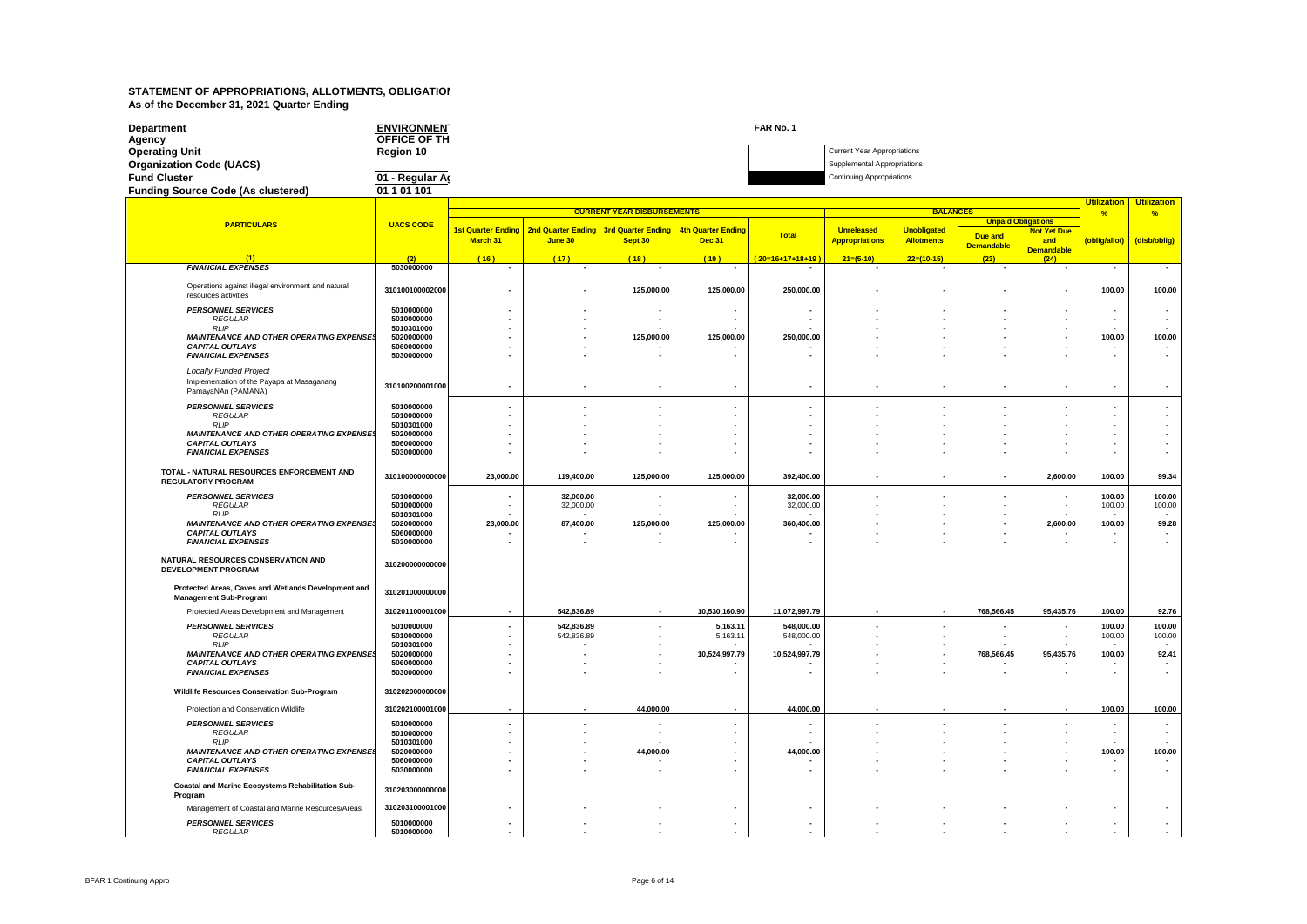| <b>Department</b><br>Agency                                                                                                                                                                              | OFFICE OF THE SECRETARY                              |                                            | <b>ENVIRONMENT AND NATURAL RESOURCES</b>                       |                                          |                          |                                                            |                              |                          |                                            |                                                                                  |                                                      |                                      |                                            |                          |
|----------------------------------------------------------------------------------------------------------------------------------------------------------------------------------------------------------|------------------------------------------------------|--------------------------------------------|----------------------------------------------------------------|------------------------------------------|--------------------------|------------------------------------------------------------|------------------------------|--------------------------|--------------------------------------------|----------------------------------------------------------------------------------|------------------------------------------------------|--------------------------------------|--------------------------------------------|--------------------------|
| <b>Operating Unit</b>                                                                                                                                                                                    | Region 10                                            |                                            |                                                                |                                          |                          |                                                            |                              |                          |                                            |                                                                                  |                                                      |                                      |                                            |                          |
| <b>Organization Code (UACS)</b><br><b>Fund Cluster</b>                                                                                                                                                   | 01 - Regular Agency Fund                             |                                            |                                                                |                                          |                          |                                                            |                              |                          |                                            |                                                                                  |                                                      |                                      |                                            |                          |
| <b>Funding Source Code (As clustered)</b>                                                                                                                                                                | 01 1 01 101                                          |                                            |                                                                |                                          |                          |                                                            |                              |                          |                                            |                                                                                  |                                                      |                                      |                                            |                          |
|                                                                                                                                                                                                          |                                                      |                                            |                                                                |                                          |                          |                                                            |                              |                          |                                            |                                                                                  |                                                      |                                      | <b>TOTAL</b>                               |                          |
|                                                                                                                                                                                                          |                                                      |                                            | <b>APPROPRIATIONS</b>                                          |                                          |                          |                                                            | <b>ALLOTMENTS</b>            |                          |                                            |                                                                                  |                                                      | <b>CURRENT YEAR OBLIGATIONS</b>      |                                            |                          |
| <b>PARTICULARS</b>                                                                                                                                                                                       | <b>UACS CODE</b>                                     | <b>Authorized</b><br><b>Appropriations</b> | <b>Adjustments</b><br>ransfer (To) From<br><b>Realignment)</b> | <b>Adjusted</b><br><b>Appropriations</b> | Allotment<br>Received    | <b>Adjustments</b><br>(Withdrawals,<br><b>Realignment)</b> | (Transfer To)                | <b>Transfer From</b>     | <b>Adjusted Total</b><br><b>Allotments</b> | <b>1st Quarter Ending</b><br>March 31                                            | <b>2nd Quarter Endin</b><br>June 30                  | <b>3rd Quarter Ending</b><br>Sept 30 | <b>4th Quarter Ending</b><br><b>Dec 31</b> | <b>Total</b>             |
|                                                                                                                                                                                                          | (2)                                                  | (3)                                        | (4)                                                            | $5=(3+4)$                                | (6)                      | $\mathcal{L}$                                              | (8)                          | (9)                      | 10=[{6+(-)7}-8+9]                          | (11)                                                                             | (12)                                                 | (13)                                 | (14)                                       | $(15=11+12+13+14)$       |
| <b>RLIP</b>                                                                                                                                                                                              | 5010301000                                           |                                            |                                                                |                                          |                          |                                                            |                              |                          |                                            |                                                                                  |                                                      |                                      |                                            |                          |
| <b>MAINTENANCE AND OTHER OPERATING EXPENSE</b><br><b>CAPITAL OUTLAYS</b><br><b>FINANCIAL EXPENSES</b>                                                                                                    | 5020000000<br>5060000000<br>5030000000               |                                            |                                                                |                                          |                          |                                                            |                              |                          | $\overline{\phantom{a}}$<br>٠              | $\blacksquare$                                                                   | $\overline{\phantom{a}}$<br>$\overline{\phantom{a}}$ |                                      |                                            |                          |
| <b>Locally Funded Project</b><br>Development, Updating and Implementation of the<br>Operational Plan for the Manila Bay Coastal<br>Management Strategy pursuant to SC Decision under<br>GR No. 171947-48 | 310203200001000                                      |                                            |                                                                |                                          |                          |                                                            |                              |                          | $\overline{\phantom{a}}$                   | $\overline{\phantom{a}}$                                                         | $\overline{\phantom{a}}$                             |                                      |                                            |                          |
| <b>PERSONNEL SERVICES</b><br><b>REGULAR</b><br><b>RLIP</b>                                                                                                                                               | 5010000000<br>5010000000<br>5010301000               |                                            |                                                                |                                          |                          |                                                            |                              |                          |                                            | $\overline{\phantom{a}}$                                                         | $\overline{\phantom{a}}$<br>$\sim$                   |                                      |                                            |                          |
| MAINTENANCE AND OTHER OPERATING EXPENSE<br><b>CAPITAL OUTLAYS</b><br><b>FINANCIAL EXPENSES</b>                                                                                                           | 5020000000<br>5060000000<br>5030000000               |                                            |                                                                |                                          |                          |                                                            |                              |                          |                                            | $\overline{\phantom{a}}$<br>$\overline{\phantom{a}}$<br>$\overline{\phantom{a}}$ | $\overline{\phantom{a}}$<br>$\overline{\phantom{a}}$ |                                      |                                            |                          |
| Pasig River Rehabilitation                                                                                                                                                                               | 310203200002000                                      |                                            |                                                                |                                          |                          |                                                            |                              |                          |                                            |                                                                                  |                                                      |                                      |                                            |                          |
| <b>PERSONNEL SERVICES</b><br><b>REGULAR</b>                                                                                                                                                              | 5010000000<br>5010000000                             |                                            |                                                                |                                          |                          |                                                            |                              |                          | $\overline{\phantom{a}}$                   |                                                                                  | $\blacksquare$                                       |                                      |                                            |                          |
| <b>RLIP</b><br><b>MAINTENANCE AND OTHER OPERATING EXPENSE!</b><br><b>CAPITAL OUTLAYS</b><br><b>FINANCIAL EXPENSES</b>                                                                                    | 5010301000<br>5020000000<br>5060000000<br>5030000000 |                                            |                                                                |                                          |                          |                                                            |                              |                          |                                            | $\overline{\phantom{a}}$<br>$\blacksquare$<br>$\overline{\phantom{a}}$           | $\overline{\phantom{a}}$                             |                                      |                                            |                          |
| SUB- TOTAL - Coastal and Marine Ecosystems<br><b>Rehabilitation Sub-Program</b>                                                                                                                          | 310203000000000                                      |                                            | $\overline{\phantom{a}}$                                       |                                          |                          |                                                            |                              |                          | $\sim$                                     | $\blacksquare$                                                                   | $\overline{\phantom{a}}$                             |                                      | $\overline{\phantom{a}}$                   |                          |
| <b>PERSONNEL SERVICES</b><br><b>REGULAR</b>                                                                                                                                                              | 5010000000<br>5010000000                             |                                            |                                                                |                                          |                          |                                                            |                              |                          |                                            | $\overline{\phantom{a}}$                                                         |                                                      |                                      |                                            |                          |
| <b>RLIP</b><br><b>MAINTENANCE AND OTHER OPERATING EXPENSE</b><br><b>CAPITAL OUTLAYS</b><br><b>FINANCIAL EXPENSES</b>                                                                                     | 5010301000<br>5020000000<br>5060000000<br>5030000000 |                                            |                                                                |                                          |                          |                                                            |                              |                          |                                            | $\overline{\phantom{a}}$                                                         | $\sim$                                               |                                      |                                            |                          |
| <b>Land Management Sub-Program</b>                                                                                                                                                                       | 310204000000000                                      |                                            |                                                                |                                          |                          |                                                            |                              |                          |                                            |                                                                                  |                                                      |                                      |                                            |                          |
| Land Survey, Disposition and Records Management                                                                                                                                                          | 310204100001000                                      |                                            | 3,310,000.00                                                   | 3,310,000.00                             | 564,000.00               |                                                            | (1,025,000.00)               | 3,771,000.00             | 3,310,000.00                               | 833,105.00                                                                       | 1,609,657.89                                         | 665,922.92                           | 201,314.19                                 | 3,310,000.00             |
| <b>PERSONNEL SERVICES</b><br><b>REGULAR</b><br><b>RLIP</b>                                                                                                                                               | 5010000000<br>5010000000                             |                                            | 553.000.00<br>553,000.00                                       | 553.000.00<br>553,000.00                 | 553.000.00<br>553,000.00 |                                                            | (553.000.00)<br>(553,000.00) | 553.000.00<br>553,000.00 | 553.000.00<br>553,000.00                   |                                                                                  | 553.000.00<br>553,000.00                             |                                      |                                            | 553.000.00<br>553,000.00 |
| <b>MAINTENANCE AND OTHER OPERATING EXPENSE!</b>                                                                                                                                                          | 5010301000<br>5020000000                             |                                            | 2,757,000.00                                                   | 2,757,000.00                             | 11,000.00                |                                                            | (472,000.00)                 | 3,218,000.00             | 2,757,000.00                               | 833,105.00                                                                       | 1,056,657.89                                         | 665,922.92                           | 201,314.19                                 | 2,757,000.00             |
| <b>CAPITAL OUTLAYS</b><br><b>FINANCIAL EXPENSES</b>                                                                                                                                                      | 5060000000<br>5030000000                             |                                            | $\overline{\phantom{a}}$                                       |                                          |                          |                                                            |                              |                          | $\overline{\phantom{a}}$                   | $\overline{\phantom{a}}$                                                         | $\overline{\phantom{a}}$                             |                                      |                                            |                          |
| For the Requirements of the Comprehensive Agrarian<br>Reform Program                                                                                                                                     | 310204100002000                                      | $\overline{\phantom{a}}$                   | 0.14                                                           | 0.14                                     | 122,076.14               |                                                            |                              | (122,076.00)             | 0.14                                       | $\blacksquare$                                                                   | $\overline{\phantom{a}}$                             |                                      | 0.14                                       | 0.14                     |
| <b>PERSONNEL SERVICES</b><br><b>REGULAR</b><br><b>RLIP</b>                                                                                                                                               | 5010000000<br>5010000000<br>5010301000               |                                            |                                                                |                                          |                          |                                                            |                              |                          | $\blacksquare$<br>$\sim$                   | ÷                                                                                |                                                      |                                      |                                            |                          |
| <b>MAINTENANCE AND OTHER OPERATING EXPENSE!</b>                                                                                                                                                          | 5020000000                                           |                                            | 0.14                                                           | 0.14                                     | 122,076.14               |                                                            |                              | (122,076.00)             | 0.14                                       | $\blacksquare$                                                                   | $\overline{\phantom{a}}$                             |                                      | 0.14                                       | 0.14                     |
| <b>CAPITAL OUTLAYS</b><br><b>FINANCIAL EXPENSES</b>                                                                                                                                                      | 5060000000<br>5030000000                             |                                            |                                                                |                                          | $\overline{\phantom{a}}$ |                                                            |                              |                          | $\overline{\phantom{a}}$                   | $\overline{\phantom{a}}$<br>$\blacksquare$                                       | $\overline{\phantom{a}}$<br>$\overline{\phantom{a}}$ |                                      |                                            |                          |
| Program Beneficiaries Development                                                                                                                                                                        | 310204100002000                                      |                                            |                                                                |                                          | 12,492.00                |                                                            |                              | (12, 492.00)             |                                            |                                                                                  |                                                      |                                      |                                            |                          |
| <b>PERSONNEL SERVICES</b><br><b>REGULAR</b>                                                                                                                                                              | 5010000000<br>5010000000                             |                                            |                                                                |                                          |                          |                                                            |                              |                          | $\overline{\phantom{a}}$                   |                                                                                  | $\overline{\phantom{a}}$                             |                                      |                                            |                          |
| <b>RLIP</b><br><b>MAINTENANCE AND OTHER OPERATING EXPENSE.</b>                                                                                                                                           | 5010301000<br>5020000000                             |                                            |                                                                |                                          | 12,492.00                |                                                            |                              | (12, 492.00)             | ÷.                                         | $\mathbf{r}$<br>$\overline{a}$                                                   | $\sim$                                               |                                      |                                            |                          |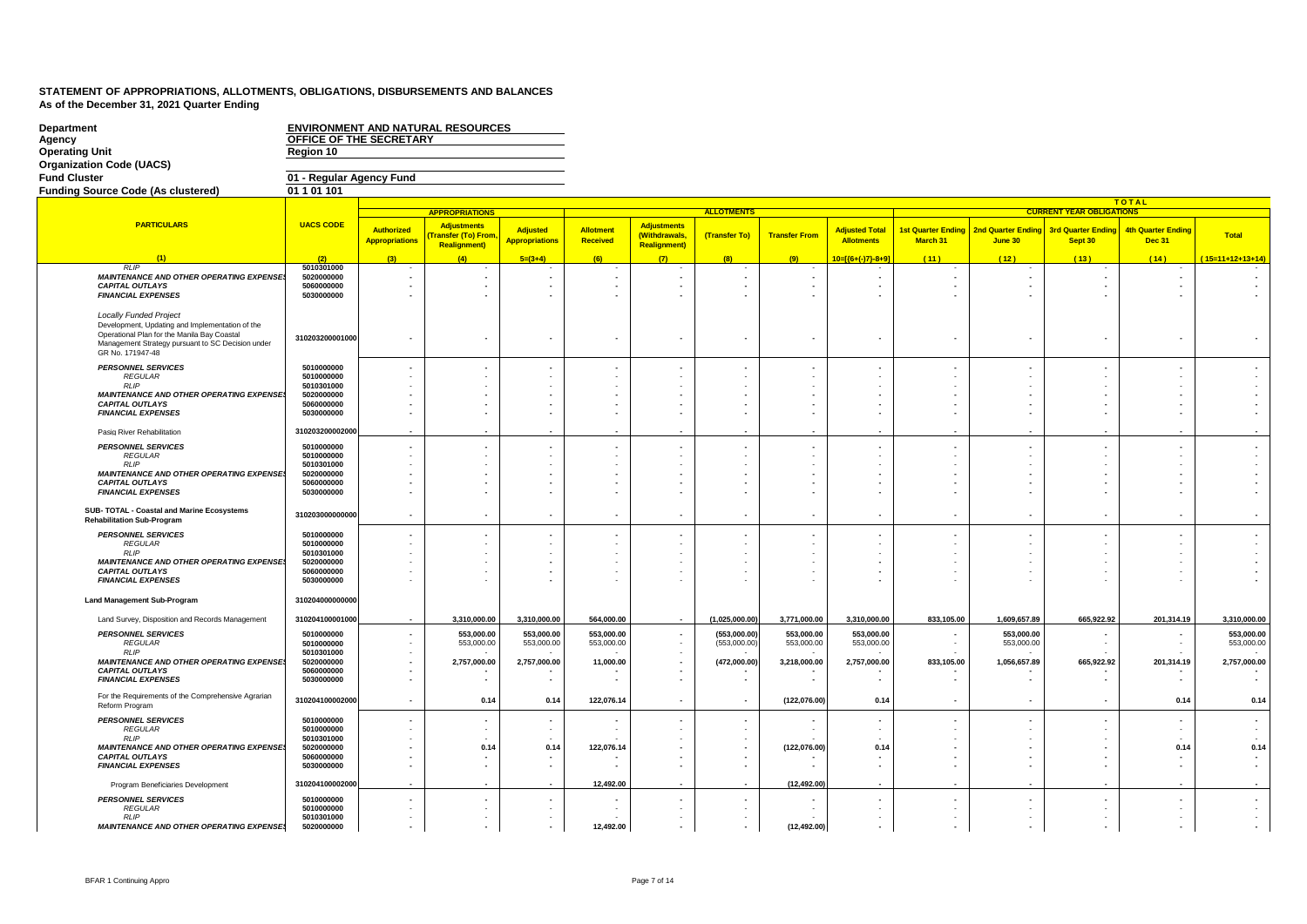| Department                                | <b>ENVIRONMEN</b> | FAR No. 1 |                                    |
|-------------------------------------------|-------------------|-----------|------------------------------------|
| Agency                                    | OFFICE OF TH      |           |                                    |
| <b>Operating Unit</b>                     | Region 10         |           | <b>Current Year Appropriations</b> |
| <b>Organization Code (UACS)</b>           |                   |           | Supplemental Appropriations        |
| <b>Fund Cluster</b>                       | 01 - Regular Ar   |           | <b>Continuing Appropriations</b>   |
| <b>Funding Source Code (As clustered)</b> | 01 1 01 101       |           |                                    |

|                                                                                 |                          | <b>CURRENT YEAR DISBURSEMENTS</b><br><b>BALANCES</b> |                           |                           |                          |                          |                       |                          |                   |                           | <b>Utilization</b><br>%  | <b>Utilization</b><br>%            |
|---------------------------------------------------------------------------------|--------------------------|------------------------------------------------------|---------------------------|---------------------------|--------------------------|--------------------------|-----------------------|--------------------------|-------------------|---------------------------|--------------------------|------------------------------------|
| <b>PARTICULARS</b>                                                              | <b>UACS CODE</b>         |                                                      |                           |                           |                          |                          |                       |                          |                   | <b>Unpaid Obligations</b> |                          |                                    |
|                                                                                 |                          | <b>1st Quarter Ending</b>                            | <b>2nd Quarter Ending</b> | <b>3rd Quarter Ending</b> | 4th Quarter Ending       | <b>Total</b>             | <b>Unreleased</b>     | <b>Unobligated</b>       | Due and           | <b>Not Yet Due</b>        |                          |                                    |
|                                                                                 |                          | March 31                                             | June 30                   | Sept 30                   | <b>Dec 31</b>            |                          | <b>Appropriations</b> | <b>Allotments</b>        | <b>Demandable</b> | and<br><b>Demandable</b>  | (oblig/allot)            | (disb/oblig)                       |
| (1)                                                                             | (2)                      | (16)                                                 | (17)                      | (18)                      | (19)                     | (20=16+17+18+19)         | $21=(5-10)$           | $22=(10-15)$             | (23)              | (24)                      |                          |                                    |
| <b>RLIP</b>                                                                     | 5010301000               |                                                      |                           |                           |                          |                          |                       |                          |                   |                           |                          |                                    |
| <b>MAINTENANCE AND OTHER OPERATING EXPENSES</b><br><b>CAPITAL OUTLAYS</b>       | 5020000000<br>5060000000 |                                                      |                           |                           |                          |                          |                       | $\overline{\phantom{a}}$ | $\blacksquare$    |                           |                          |                                    |
| <b>FINANCIAL EXPENSES</b>                                                       | 5030000000               |                                                      |                           |                           |                          |                          |                       |                          |                   |                           |                          |                                    |
|                                                                                 |                          |                                                      |                           |                           |                          |                          |                       |                          |                   |                           |                          |                                    |
| <b>Locally Funded Project</b>                                                   |                          |                                                      |                           |                           |                          |                          |                       |                          |                   |                           |                          |                                    |
| Development, Updating and Implementation of the                                 |                          |                                                      |                           |                           |                          |                          |                       |                          |                   |                           |                          |                                    |
| Operational Plan for the Manila Bay Coastal                                     | 310203200001000          |                                                      |                           |                           |                          | $\overline{\phantom{0}}$ |                       |                          |                   |                           |                          |                                    |
| Management Strategy pursuant to SC Decision under<br>GR No. 171947-48           |                          |                                                      |                           |                           |                          |                          |                       |                          |                   |                           |                          |                                    |
|                                                                                 |                          |                                                      |                           |                           |                          |                          |                       |                          |                   |                           |                          |                                    |
| <b>PERSONNEL SERVICES</b><br><b>REGULAR</b>                                     | 5010000000<br>5010000000 |                                                      |                           |                           |                          |                          |                       |                          |                   |                           |                          |                                    |
| <b>RLIP</b>                                                                     | 5010301000               |                                                      |                           |                           |                          |                          |                       |                          |                   |                           |                          |                                    |
| <b>MAINTENANCE AND OTHER OPERATING EXPENSES</b>                                 | 5020000000               |                                                      |                           |                           |                          |                          |                       |                          |                   |                           |                          |                                    |
| <b>CAPITAL OUTLAYS</b><br><b>FINANCIAL EXPENSES</b>                             | 5060000000<br>5030000000 |                                                      |                           |                           |                          |                          |                       |                          |                   |                           |                          |                                    |
|                                                                                 |                          |                                                      |                           |                           |                          |                          |                       |                          |                   |                           |                          |                                    |
| Pasig River Rehabilitation                                                      | 310203200002000          |                                                      |                           |                           |                          |                          |                       |                          |                   |                           |                          |                                    |
| <b>PERSONNEL SERVICES</b>                                                       | 5010000000               |                                                      |                           |                           |                          | $\overline{\phantom{a}}$ |                       |                          |                   |                           |                          |                                    |
| <b>REGULAR</b>                                                                  | 5010000000               |                                                      |                           |                           |                          |                          |                       |                          |                   |                           |                          |                                    |
| <b>RLIP</b>                                                                     | 5010301000               |                                                      |                           |                           |                          |                          |                       |                          |                   |                           |                          |                                    |
| <b>MAINTENANCE AND OTHER OPERATING EXPENSES</b><br><b>CAPITAL OUTLAYS</b>       | 5020000000<br>5060000000 |                                                      |                           |                           |                          |                          |                       |                          |                   |                           |                          |                                    |
| <b>FINANCIAL EXPENSES</b>                                                       | 5030000000               |                                                      |                           |                           |                          |                          |                       |                          |                   |                           |                          |                                    |
|                                                                                 |                          |                                                      |                           |                           |                          |                          |                       |                          |                   |                           |                          |                                    |
| SUB- TOTAL - Coastal and Marine Ecosystems<br><b>Rehabilitation Sub-Program</b> | 310203000000000          |                                                      | $\overline{\phantom{a}}$  |                           | $\overline{\phantom{a}}$ | $\overline{\phantom{a}}$ |                       | $\overline{\phantom{a}}$ |                   |                           |                          |                                    |
| <b>PERSONNEL SERVICES</b>                                                       | 5010000000               |                                                      |                           |                           |                          | $\overline{a}$           |                       |                          |                   |                           |                          |                                    |
| <b>REGULAR</b>                                                                  | 5010000000               |                                                      |                           |                           |                          |                          |                       |                          |                   |                           |                          |                                    |
| RLP<br><b>MAINTENANCE AND OTHER OPERATING EXPENSES</b>                          | 5010301000<br>5020000000 |                                                      |                           |                           |                          |                          |                       |                          |                   |                           |                          |                                    |
| <b>CAPITAL OUTLAYS</b>                                                          | 5060000000               |                                                      |                           |                           |                          |                          |                       |                          |                   |                           |                          |                                    |
| <b>FINANCIAL EXPENSES</b>                                                       | 5030000000               |                                                      |                           |                           |                          |                          |                       |                          |                   |                           |                          |                                    |
| <b>Land Management Sub-Program</b>                                              | 310204000000000          |                                                      |                           |                           |                          |                          |                       |                          |                   |                           |                          |                                    |
| Land Survey, Disposition and Records Management                                 | 310204100001000          | 122,431.64                                           | 1,305,254.99              | 774,604.92                | 875,345.84               | 3,077,637.39             |                       | $\blacksquare$           | 113,016.11        | 119,346.50                | 100.00                   | 92.98                              |
| <b>PERSONNEL SERVICES</b>                                                       | 5010000000               |                                                      | 553,000.00                |                           |                          | 553,000.00               |                       |                          |                   |                           | 100.00                   | 100.00                             |
| <b>REGULAR</b>                                                                  | 5010000000               |                                                      | 553,000.00                |                           | $\overline{\phantom{a}}$ | 553,000.00               |                       |                          | $\sim$            |                           | 100.00                   | 100.00                             |
| <b>RLIP</b>                                                                     | 5010301000               |                                                      |                           |                           |                          |                          |                       |                          |                   |                           |                          | $\overline{\phantom{a}}$           |
| <b>MAINTENANCE AND OTHER OPERATING EXPENSES</b><br><b>CAPITAL OUTLAYS</b>       | 5020000000<br>5060000000 | 122,431.64                                           | 752,254.99                | 774,604.92                | 875,345.84               | 2,524,637.39             |                       |                          | 113,016.11        | 119,346.50                | 100.00                   | 91.57                              |
| <b>FINANCIAL EXPENSES</b>                                                       | 5030000000               |                                                      |                           |                           |                          | $\overline{\phantom{a}}$ |                       | $\blacksquare$           | $\sim$            |                           | $\overline{\phantom{a}}$ | $\overline{\phantom{a}}$<br>$\sim$ |
|                                                                                 |                          |                                                      |                           |                           |                          |                          |                       |                          |                   |                           |                          |                                    |
| For the Requirements of the Comprehensive Agrarian<br>Reform Program            | 310204100002000          |                                                      |                           |                           |                          | ٠                        |                       | (0.00)                   | $\blacksquare$    | 0.14                      | 100.00                   |                                    |
| <b>PERSONNEL SERVICES</b>                                                       | 5010000000               |                                                      |                           |                           |                          |                          |                       |                          |                   |                           |                          |                                    |
| <b>REGULAR</b><br><b>RLIP</b>                                                   | 5010000000               |                                                      |                           |                           |                          |                          |                       |                          |                   |                           |                          |                                    |
| <b>MAINTENANCE AND OTHER OPERATING EXPENSES</b>                                 | 5010301000<br>5020000000 |                                                      |                           |                           |                          |                          |                       | (0.00)                   |                   | 0.14                      | 100.00                   |                                    |
| <b>CAPITAL OUTLAYS</b>                                                          | 5060000000               |                                                      |                           |                           |                          |                          |                       |                          |                   |                           |                          |                                    |
| <b>FINANCIAL EXPENSES</b>                                                       | 5030000000               |                                                      |                           |                           |                          |                          |                       | $\overline{\phantom{a}}$ |                   |                           |                          |                                    |
| Program Beneficiaries Development                                               | 310204100002000          |                                                      |                           |                           |                          |                          |                       |                          |                   |                           |                          |                                    |
| <b>PERSONNEL SERVICES</b>                                                       | 5010000000               |                                                      |                           |                           |                          |                          |                       |                          |                   |                           |                          |                                    |
| <b>REGULAR</b>                                                                  | 5010000000               |                                                      |                           |                           |                          |                          |                       |                          |                   |                           |                          |                                    |
| <b>RLIP</b><br><b>MAINTENANCE AND OTHER OPERATING EXPENSES</b>                  | 5010301000<br>5020000000 |                                                      |                           |                           |                          |                          |                       |                          |                   |                           |                          |                                    |
|                                                                                 |                          |                                                      |                           |                           |                          |                          |                       |                          |                   |                           |                          |                                    |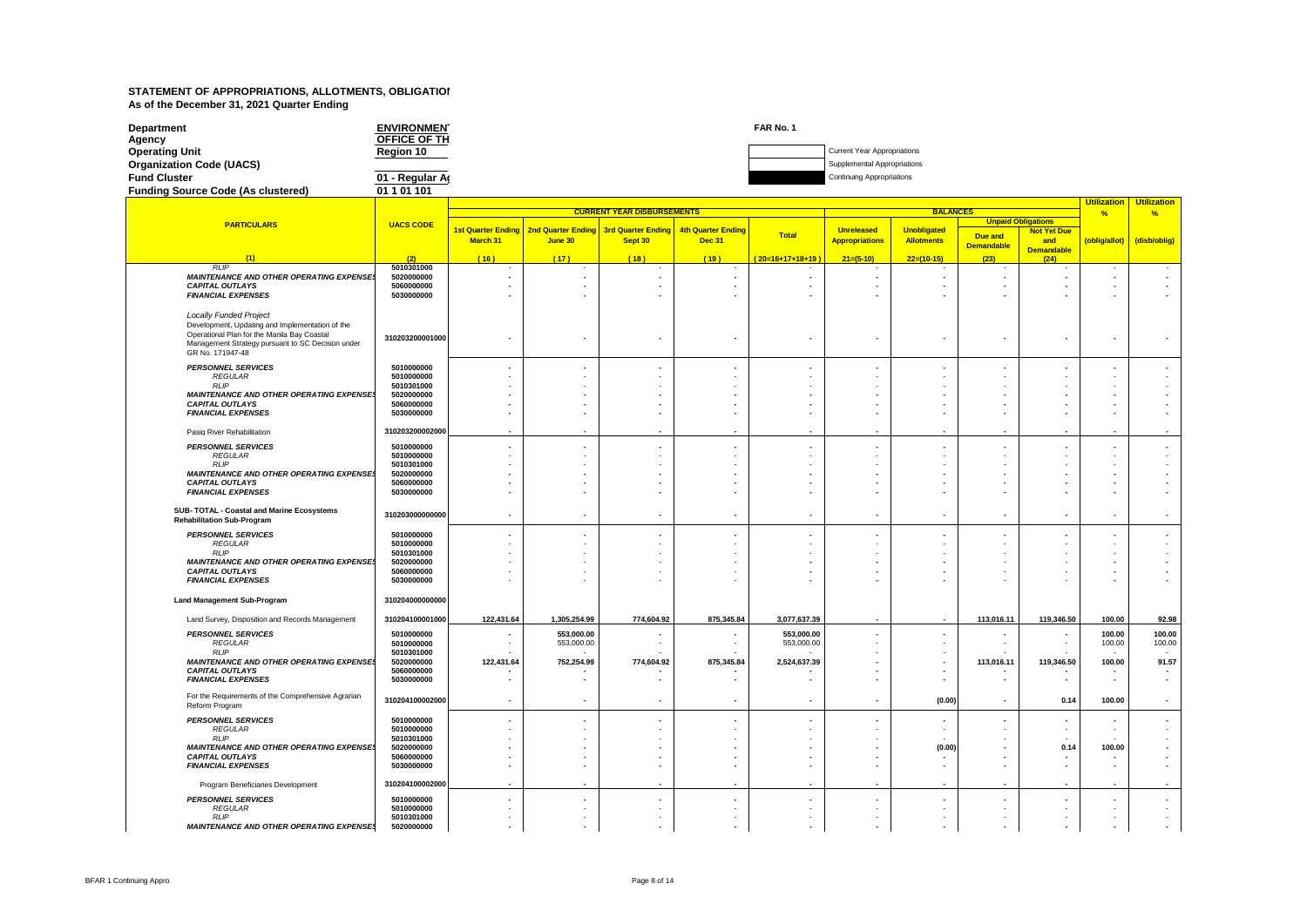| <b>Department</b><br>Agency<br><b>Operating Unit</b><br><b>Organization Code (UACS)</b>               | OFFICE OF THE SECRETARY<br>Region 10                 |                                            | <b>ENVIRONMENT AND NATURAL RESOURCES</b>                        |                                                      |                              |                                                             |                                  |                              |                                            |                                       |                                      |                                      |                                            |                              |
|-------------------------------------------------------------------------------------------------------|------------------------------------------------------|--------------------------------------------|-----------------------------------------------------------------|------------------------------------------------------|------------------------------|-------------------------------------------------------------|----------------------------------|------------------------------|--------------------------------------------|---------------------------------------|--------------------------------------|--------------------------------------|--------------------------------------------|------------------------------|
| <b>Fund Cluster</b>                                                                                   | 01 - Regular Agency Fund<br>01 1 01 101              |                                            |                                                                 |                                                      |                              |                                                             |                                  |                              |                                            |                                       |                                      |                                      |                                            |                              |
| <b>Funding Source Code (As clustered)</b>                                                             |                                                      |                                            |                                                                 |                                                      |                              |                                                             |                                  |                              |                                            |                                       |                                      |                                      | <b>TOTAL</b>                               |                              |
|                                                                                                       |                                                      |                                            | <b>APPROPRIATIONS</b>                                           |                                                      |                              |                                                             | <b>ALLOTMENTS</b>                |                              |                                            |                                       |                                      | <b>CURRENT YEAR OBLIGATIONS</b>      |                                            |                              |
| <b>PARTICULARS</b>                                                                                    | <b>UACS CODE</b>                                     | <b>Authorized</b><br><b>Appropriations</b> | <b>Adjustments</b><br>ransfer (To) From<br><b>Realignment</b> ) | <b>Adjusted</b><br><b>Appropriations</b>             | Allotment<br>Received        | <b>Adjustments</b><br>(Withdrawals,<br><b>Realignment</b> ) | (Transfer To)                    | <b>Transfer From</b>         | <b>Adjusted Total</b><br><b>Allotments</b> | <b>1st Quarter Ending</b><br>March 31 | <b>2nd Quarter Ending</b><br>June 30 | <b>3rd Quarter Ending</b><br>Sept 30 | <b>4th Quarter Ending</b><br><b>Dec 31</b> | Total                        |
| $\overline{11}$                                                                                       | (2)                                                  | (3)                                        | (4)                                                             | $5=(3+4)$                                            | (6)                          | (7)                                                         | (8)                              | (9)                          | 10=[{6+(-)7}-8+9]                          | (11)                                  | (12)                                 | (13)                                 | (14)                                       | $(15=11+12+13+14)$           |
| <b>CAPITAL OUTLAYS</b><br><b>FINANCIAL EXPENSES</b>                                                   | 5060000000<br>5030000000                             |                                            |                                                                 | $\overline{\phantom{a}}$<br>$\overline{\phantom{a}}$ | $\overline{\phantom{a}}$     | $\overline{\phantom{a}}$                                    |                                  |                              |                                            |                                       | $\overline{\phantom{a}}$             |                                      |                                            |                              |
| Land Surveys and Disposition                                                                          | 310204100002000                                      |                                            | 0.14                                                            | 0.14                                                 | 109,584.14                   |                                                             |                                  | (109,584.00)                 | 0.14                                       |                                       |                                      |                                      | 0.14                                       | 0.14                         |
| <b>PERSONNEL SERVICES</b><br><b>REGULAR</b><br>RI IP                                                  | 5010000000<br>5010000000<br>5010301000               |                                            | $\blacksquare$                                                  | $\sim$                                               |                              |                                                             |                                  |                              | ÷                                          | $\sim$<br>$\sim$                      |                                      |                                      |                                            |                              |
| MAINTENANCE AND OTHER OPERATING EXPENSE                                                               | 5020000000                                           |                                            | 0.14                                                            | 0.14                                                 | 109.584.14                   |                                                             |                                  | (109,584.00)                 | 0.14                                       |                                       |                                      |                                      | 0.14                                       | 0.14                         |
| <b>CAPITAL OUTLAYS</b><br><b>FINANCIAL EXPENSES</b>                                                   | 5060000000<br>5030000000                             |                                            |                                                                 |                                                      |                              |                                                             |                                  |                              |                                            |                                       | $\overline{\phantom{a}}$             |                                      |                                            |                              |
| SUB TOTAL - Land Management Sub-Program                                                               | 310204000000000                                      |                                            | 3,310,000.14                                                    | 3,310,000.14                                         | 686,076.14                   |                                                             | (1,025,000.00)                   | 3,648,924.00                 | 3,310,000.14                               | 833,105.00                            | 1,609,657.89                         | 665,922.92                           | 201,314.33                                 | 3,310,000.14                 |
| <b>PERSONNEL SERVICES</b><br><b>REGULAR</b><br><b>RLIP</b>                                            | 5010000000<br>5010000000<br>5010301000               | $\blacksquare$                             | 553,000.00<br>553,000.00                                        | 553,000.00<br>553,000.00                             | 553,000.00<br>553,000.00     |                                                             | (553,000.00)<br>(553,000.00)     | 553,000.00<br>553,000.00     | 553,000.00<br>553,000.00                   |                                       | 553,000.00<br>553,000.00             |                                      |                                            | 553,000.00<br>553,000.00     |
| MAINTENANCE AND OTHER OPERATING EXPENSE                                                               | 5020000000                                           |                                            | 2,757,000.14                                                    | 2,757,000.14                                         | 133,076.14                   |                                                             | (472,000.00)                     | 3,095,924.00                 | 2,757,000.14                               | 833,105.00                            | 1,056,657.89                         | 665,922.92                           | 201,314.33                                 | 2,757,000.14                 |
| <b>CAPITAL OUTLAYS</b><br><b>FINANCIAL EXPENSES</b>                                                   | 5060000000<br>5030000000                             |                                            |                                                                 |                                                      |                              |                                                             |                                  | $\overline{\phantom{a}}$     |                                            |                                       |                                      |                                      |                                            |                              |
| Forest and Watershed Management Sub-Program                                                           | 310205000000000                                      |                                            |                                                                 |                                                      |                              |                                                             |                                  |                              |                                            |                                       |                                      |                                      |                                            |                              |
| Forest Development, Rehabilitation and Maintenance and<br>Protection                                  | 310205100001000                                      | 12,055,000.00                              | 4,503,194.00                                                    | 16,558,194.00                                        | 4,366,674.00                 |                                                             | (3,468,724.00)                   | 5,009,244.00                 | 5,907,194.00                               | $\overline{\phantom{a}}$              | 4,378,309.00                         | 542,356.12                           | 986,528.88                                 | 5,907,194.00                 |
| <b>PERSONNEL SERVICES</b><br><b>REGULAR</b><br><b>RLIP</b>                                            | 5010000000<br>5010000000<br>5010301000               |                                            | 2,946,724.00<br>2,946,724.00                                    | 2,946,724.00<br>2,946,724.00                         | 2,946,724.00<br>2,946,724.00 |                                                             | (2,946,724.00)<br>(2,946,724.00) | 2,946,724.00<br>2,946,724.00 | 2,946,724.00<br>2,946,724.00               | $\overline{\phantom{a}}$              | 2,946,724.00<br>2,946,724.00         |                                      |                                            | 2,946,724.00<br>2,946,724.00 |
| <b>MAINTENANCE AND OTHER OPERATING EXPENSE</b><br><b>CAPITAL OUTLAYS</b><br><b>FINANCIAL EXPENSES</b> | 5020000000<br>5060000000<br>5030000000               | 12,055,000.00                              | 145,000.00<br>1,411,470.00                                      | 12,200,000.00<br>1,411,470.00                        | 1,404,000.00<br>15,950.00    |                                                             | (522,000.00)                     | 667,000.00<br>1,395,520.00   | 1,549,000.00<br>1,411,470.00               | ٠                                     | 20,115.00<br>1,411,470.00            | 542,356.12                           | 986,528.88                                 | 1,549,000.00<br>1,411,470.00 |
| Soil Conservation and Watershed Management including<br>River Basin and Management and Development    | 310205100002000                                      |                                            |                                                                 |                                                      |                              |                                                             |                                  |                              |                                            |                                       |                                      |                                      |                                            |                              |
| <b>Foreign Assisted Projects</b>                                                                      |                                                      |                                            |                                                                 |                                                      |                              |                                                             |                                  |                              |                                            |                                       | $\overline{\phantom{a}}$             |                                      |                                            |                              |
| Integrated Natural Resources and<br><b>Environmental Management Project</b>                           | 310205300001000                                      |                                            |                                                                 |                                                      |                              |                                                             |                                  |                              |                                            |                                       |                                      |                                      |                                            |                              |
| <b>Forestland Management Project</b>                                                                  | 310205300002000                                      |                                            |                                                                 |                                                      |                              |                                                             |                                  |                              |                                            |                                       |                                      |                                      |                                            |                              |
| <b>PERSONNEL SERVICES</b><br><b>REGULAR</b>                                                           | 5010000000<br>5010000000                             |                                            |                                                                 |                                                      |                              |                                                             |                                  |                              |                                            | $\sim$                                |                                      |                                      |                                            |                              |
| <b>RLIP</b>                                                                                           | 5010301000                                           |                                            |                                                                 |                                                      |                              |                                                             |                                  |                              |                                            |                                       |                                      |                                      |                                            |                              |
| MAINTENANCE AND OTHER OPERATING EXPENSE<br><b>CAPITAL OUTLAYS</b>                                     | 5020000000<br>5060000000                             |                                            |                                                                 |                                                      |                              |                                                             |                                  |                              |                                            |                                       |                                      |                                      |                                            |                              |
| <b>FINANCIAL EXPENSES</b>                                                                             | 5030000000                                           |                                            |                                                                 |                                                      |                              |                                                             |                                  |                              |                                            |                                       |                                      |                                      |                                            |                              |
| SUB TOTAL - Forest and Watershed Management Sub-<br>Program                                           | 310205000000000                                      | 12,055,000.00                              | 4,503,194.00                                                    | 16,558,194.00                                        | 4,366,674.00                 |                                                             | (3,468,724.00)                   | 5,009,244.00                 | 5,907,194.00                               | $\overline{\phantom{a}}$              | 4,378,309.00                         | 542,356.12                           | 986,528.88                                 | 5,907,194.00                 |
| <b>PERSONNEL SERVICES</b><br><b>REGULAR</b><br>RI IP                                                  | 5010000000<br>5010000000                             |                                            | 2,946,724.00<br>2,946,724.00                                    | 2,946,724.00<br>2,946,724.00                         | 2,946,724.00<br>2,946,724.00 |                                                             | (2,946,724.00)<br>(2,946,724.00) | 2,946,724.00<br>2,946,724.00 | 2,946,724.00<br>2,946,724.00               | $\blacksquare$                        | 2,946,724.00<br>2,946,724.00         |                                      |                                            | 2,946,724.00<br>2,946,724.00 |
| MAINTENANCE AND OTHER OPERATING EXPENSE<br><b>CAPITAL OUTLAYS</b><br><b>FINANCIAL EXPENSES</b>        | 5010301000<br>5020000000<br>5060000000<br>5030000000 | 12,055,000.00                              | 145,000.00<br>1,411,470.00                                      | 12,200,000.00<br>1,411,470.00                        | 1,404,000.00<br>15,950.00    |                                                             | (522,000.00)                     | 667,000.00<br>1,395,520.00   | 1,549,000.00<br>1,411,470.00               |                                       | 20,115.00<br>1,411,470.00            | 542,356.12                           | 986,528.88                                 | 1,549,000.00<br>1,411,470.00 |
| TOTAL - NATURAL RESOURCES CONSERVATION AND<br><b>DEVELOPMENT PROGRAM</b>                              | 310200000000000                                      | 12,055,000.00                              | 19,794,194.14                                                   | 31,849,194.14                                        | 5,658,015.14                 | (13, 265.00)                                                | (5,041,724.00)                   | 20,595,168.00                | 21,198,194.14                              | 833,105.00                            | 6,574,803.78                         | 2,586,918.82                         | 11,203,366.54                              | 21,198,194.14                |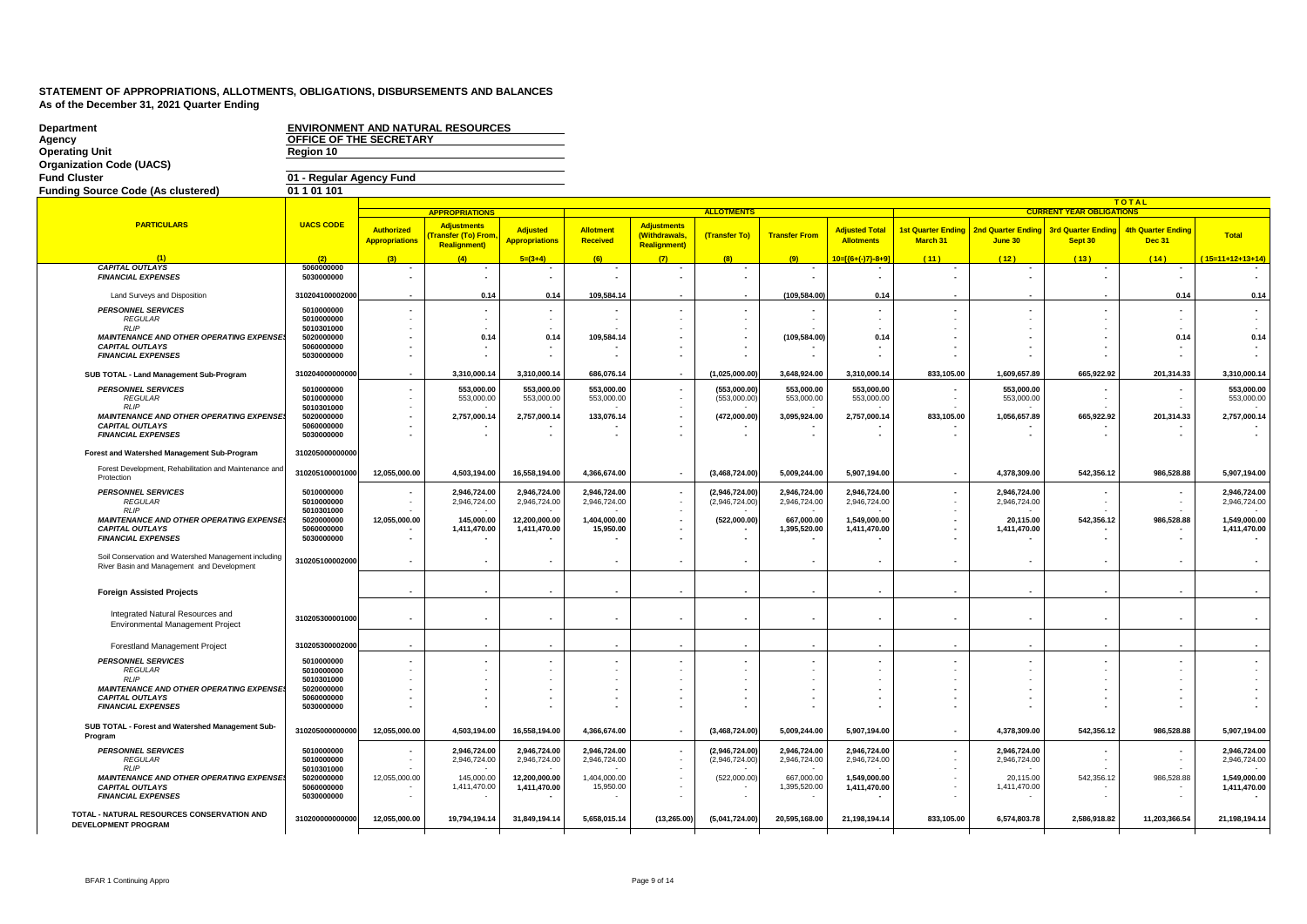| <b>Department</b>                         | <b>ENVIRONMEN</b>   | FAR No. 1 |                                    |
|-------------------------------------------|---------------------|-----------|------------------------------------|
| Agency                                    | <b>OFFICE OF TH</b> |           |                                    |
| <b>Operating Unit</b>                     | Region 10           |           | <b>Current Year Appropriations</b> |
| <b>Organization Code (UACS)</b>           |                     |           | Supplemental Appropriations        |
| <b>Fund Cluster</b>                       | 01 - Regular Ar     |           | <b>Continuing Appropriations</b>   |
| <b>Funding Source Code (As clustered)</b> | 01 1 01 101         |           |                                    |

|                                                                           |                          | <b>CURRENT YEAR DISBURSEMENTS</b><br><b>BALANCES</b> |                                      |                                      |                                            |                          |                                            |                                         |                          |                                    | Utilization<br>%                   | <b>Utilization</b><br>%            |
|---------------------------------------------------------------------------|--------------------------|------------------------------------------------------|--------------------------------------|--------------------------------------|--------------------------------------------|--------------------------|--------------------------------------------|-----------------------------------------|--------------------------|------------------------------------|------------------------------------|------------------------------------|
| <b>PARTICULARS</b>                                                        | <b>UACS CODE</b>         |                                                      |                                      |                                      |                                            |                          |                                            |                                         |                          | <b>Unpaid Obligations</b>          |                                    |                                    |
|                                                                           |                          | <b>1st Quarter Ending</b><br>March 31                | <b>2nd Quarter Ending</b><br>June 30 | <b>3rd Quarter Ending</b><br>Sept 30 | <b>4th Quarter Ending</b><br><b>Dec 31</b> | <b>Total</b>             | <b>Unreleased</b><br><b>Appropriations</b> | <b>Unobligated</b><br><b>Allotments</b> | Due and                  | <b>Not Yet Due</b><br>and          | (oblig/allot)                      | (disb/oblig)                       |
|                                                                           |                          |                                                      |                                      |                                      |                                            |                          |                                            |                                         | <b>Demandable</b>        | <b>Demandable</b>                  |                                    |                                    |
| (1)<br><b>CAPITAL OUTLAYS</b>                                             | (2)<br>5060000000        | (16)                                                 | (17)<br>٠                            | (18)                                 | (19)                                       | 20=16+17+18+19<br>٠      | $21=(5-10)$                                | $22=(10-15)$                            | (23)                     | (24)<br>$\overline{\phantom{a}}$   |                                    | $\overline{\phantom{a}}$           |
| <b>FINANCIAL EXPENSES</b>                                                 | 5030000000               |                                                      | $\overline{\phantom{a}}$             |                                      |                                            |                          |                                            |                                         | $\overline{\phantom{a}}$ | $\sim$                             |                                    | $\overline{\phantom{a}}$           |
|                                                                           | 310204100002000          |                                                      |                                      |                                      |                                            |                          |                                            | (0.00)                                  |                          | 0.14                               | 100.00                             |                                    |
| Land Surveys and Disposition                                              |                          |                                                      |                                      |                                      |                                            |                          |                                            |                                         |                          |                                    |                                    |                                    |
| <b>PERSONNEL SERVICES</b><br><b>REGULAR</b>                               | 5010000000<br>5010000000 |                                                      | ٠                                    |                                      |                                            | ٠                        |                                            |                                         | $\overline{\phantom{a}}$ | $\overline{\phantom{a}}$<br>$\sim$ |                                    |                                    |
| <b>RLIP</b>                                                               | 5010301000               |                                                      |                                      |                                      |                                            |                          |                                            |                                         |                          |                                    |                                    |                                    |
| <b>MAINTENANCE AND OTHER OPERATING EXPENSES</b><br><b>CAPITAL OUTLAYS</b> | 5020000000<br>5060000000 |                                                      |                                      |                                      |                                            |                          |                                            | (0.00)                                  |                          | 0.14                               | 100.00                             | $\overline{\phantom{0}}$           |
| <b>FINANCIAL EXPENSES</b>                                                 | 5030000000               |                                                      |                                      |                                      |                                            |                          |                                            |                                         |                          |                                    |                                    |                                    |
| SUB TOTAL - Land Management Sub-Program                                   | 310204000000000          | 122,431.64                                           | 1,305,254.99                         | 774,604.92                           | 875,345.84                                 | 3,077,637.39             |                                            | (0.00)                                  | 113,016.11               | 119,346.64                         | 100.00                             | 92.98                              |
| <b>PERSONNEL SERVICES</b>                                                 | 5010000000               |                                                      | 553,000.00                           |                                      |                                            | 553,000.00               |                                            |                                         |                          |                                    | 100.00                             | 100.00                             |
| <b>REGULAR</b>                                                            | 5010000000               |                                                      | 553,000.00                           |                                      |                                            | 553,000.00               |                                            |                                         |                          | $\overline{\phantom{a}}$           | 100.00                             | 100.00                             |
| <b>RLIP</b><br><b>MAINTENANCE AND OTHER OPERATING EXPENSES</b>            | 5010301000<br>5020000000 | 122,431.64                                           | 752,254.99                           | 774,604.92                           | 875,345.84                                 | 2,524,637.39             |                                            | (0.00)                                  | 113,016.11               | 119,346.64                         | 100.00                             | 91.57                              |
| <b>CAPITAL OUTLAYS</b>                                                    | 5060000000               |                                                      |                                      |                                      |                                            |                          |                                            |                                         |                          |                                    |                                    |                                    |
| <b>FINANCIAL EXPENSES</b>                                                 | 5030000000               |                                                      |                                      |                                      |                                            |                          |                                            |                                         |                          |                                    |                                    |                                    |
| Forest and Watershed Management Sub-Program                               | 310205000000000          |                                                      |                                      |                                      |                                            |                          |                                            |                                         |                          |                                    |                                    |                                    |
| Forest Development, Rehabilitation and Maintenance and<br>Protection      | 310205100001000          |                                                      | 3,188,017.00                         | 656,831.12                           | 1,999,132.33                               | 5,843,980.45             | 10,651,000.00                              |                                         | 23,213.55                | 40,000.00                          | 100.00                             | 98.93                              |
| <b>PERSONNEL SERVICES</b>                                                 | 5010000000               |                                                      | 2,946,724.00                         |                                      |                                            | 2,946,724.00             |                                            |                                         |                          |                                    | 100.00                             | 100.00                             |
| <b>REGULAR</b><br><b>RLIP</b>                                             | 5010000000               |                                                      | 2,946,724.00                         |                                      |                                            | 2,946,724.00             |                                            |                                         |                          |                                    | 100.00                             | 100.00                             |
| <b>MAINTENANCE AND OTHER OPERATING EXPENSES</b>                           | 5010301000<br>5020000000 |                                                      | 16,015.00                            | 656,831.12                           | 812,940.33                                 | 1,485,786.45             | 10,651,000.00                              |                                         | 23,213.55                | 40,000.00                          | $\overline{\phantom{a}}$<br>100.00 | $\sim$<br>95.92                    |
| <b>CAPITAL OUTLAYS</b>                                                    | 5060000000               |                                                      | 225,278.00                           |                                      | 1,186,192.00                               | 1,411,470.00             |                                            |                                         |                          |                                    | 100.00                             | 100.00                             |
| <b>FINANCIAL EXPENSES</b>                                                 | 5030000000               |                                                      |                                      |                                      |                                            |                          |                                            |                                         |                          |                                    |                                    | $\overline{\phantom{a}}$           |
| Soil Conservation and Watershed Management including                      | 310205100002000          |                                                      | $\overline{\phantom{a}}$             |                                      |                                            |                          |                                            |                                         |                          |                                    |                                    | $\overline{\phantom{a}}$           |
| River Basin and Management and Development                                |                          |                                                      |                                      |                                      |                                            |                          |                                            |                                         |                          |                                    |                                    |                                    |
| <b>Foreign Assisted Projects</b>                                          |                          |                                                      | $\overline{\phantom{a}}$             | $\overline{\phantom{a}}$             |                                            | $\overline{\phantom{a}}$ |                                            |                                         | $\blacksquare$           | $\overline{\phantom{a}}$           |                                    |                                    |
|                                                                           |                          |                                                      |                                      |                                      |                                            |                          |                                            |                                         |                          |                                    |                                    |                                    |
| Integrated Natural Resources and                                          | 310205300001000          |                                                      | $\blacksquare$                       |                                      |                                            | $\blacksquare$           | $\blacksquare$                             |                                         | $\overline{\phantom{a}}$ | $\overline{\phantom{a}}$           |                                    | $\blacksquare$                     |
| Environmental Management Project                                          |                          |                                                      |                                      |                                      |                                            |                          |                                            |                                         |                          |                                    |                                    |                                    |
| <b>Forestland Management Project</b>                                      | 310205300002000          | $\overline{\phantom{a}}$                             | $\overline{\phantom{a}}$             |                                      |                                            | $\overline{\phantom{a}}$ |                                            |                                         | $\overline{\phantom{a}}$ | $\sim$                             |                                    |                                    |
| <b>PERSONNEL SERVICES</b>                                                 | 5010000000               |                                                      |                                      |                                      |                                            |                          |                                            |                                         |                          |                                    |                                    |                                    |
| <b>REGULAR</b><br><b>RLIP</b>                                             | 5010000000<br>5010301000 |                                                      |                                      |                                      |                                            |                          |                                            |                                         |                          |                                    |                                    |                                    |
| <b>MAINTENANCE AND OTHER OPERATING EXPENSES</b>                           | 5020000000               |                                                      |                                      |                                      |                                            |                          |                                            |                                         |                          |                                    |                                    |                                    |
| <b>CAPITAL OUTLAYS</b><br><b>FINANCIAL EXPENSES</b>                       | 5060000000<br>5030000000 |                                                      |                                      |                                      |                                            |                          |                                            |                                         |                          |                                    |                                    |                                    |
|                                                                           |                          |                                                      |                                      |                                      |                                            |                          |                                            |                                         |                          |                                    |                                    |                                    |
| SUB TOTAL - Forest and Watershed Management Sub-<br>Program               | 310205000000000          | $\overline{\phantom{a}}$                             | 3,188,017.00                         | 656,831.12                           | 1,999,132.33                               | 5,843,980.45             | 10,651,000.00                              |                                         | 23,213.55                | 40,000.00                          | 100.00                             | 98.93                              |
| <b>PERSONNEL SERVICES</b>                                                 | 5010000000               |                                                      | 2,946,724.00                         |                                      |                                            | 2,946,724.00             |                                            |                                         |                          |                                    | 100.00                             | 100.00                             |
| <b>REGULAR</b><br><b>RLIP</b>                                             | 5010000000<br>5010301000 |                                                      | 2,946,724.00                         |                                      |                                            | 2,946,724.00             |                                            |                                         |                          |                                    | 100.00                             | 100.00                             |
| <b>MAINTENANCE AND OTHER OPERATING EXPENSES</b>                           | 5020000000               |                                                      | 16,015.00                            | 656,831.12                           | 812,940.33                                 | 1,485,786.45             | 10,651,000.00                              |                                         | 23,213.55                | 40,000.00                          | 100.00                             | 95.92                              |
| <b>CAPITAL OUTLAYS</b><br><b>FINANCIAL EXPENSES</b>                       | 5060000000<br>5030000000 |                                                      | 225,278.00                           |                                      | 1,186,192.00                               | 1,411,470.00             |                                            |                                         |                          |                                    | 100.00                             | 100.00<br>$\overline{\phantom{a}}$ |
|                                                                           |                          |                                                      |                                      |                                      |                                            |                          |                                            |                                         |                          |                                    |                                    |                                    |
| TOTAL - NATURAL RESOURCES CONSERVATION AND<br><b>DEVELOPMENT PROGRAM</b>  | 310200000000000          | 122,431.64                                           | 5,036,108.88                         | 1,475,436.04                         | 13,404,639.07                              | 20,038,615.63            | 10,651,000.00                              | (0.00)                                  | 904,796.11               | 254,782.40                         | 100.00                             | 94.53                              |
|                                                                           |                          |                                                      |                                      |                                      |                                            |                          |                                            |                                         |                          |                                    |                                    |                                    |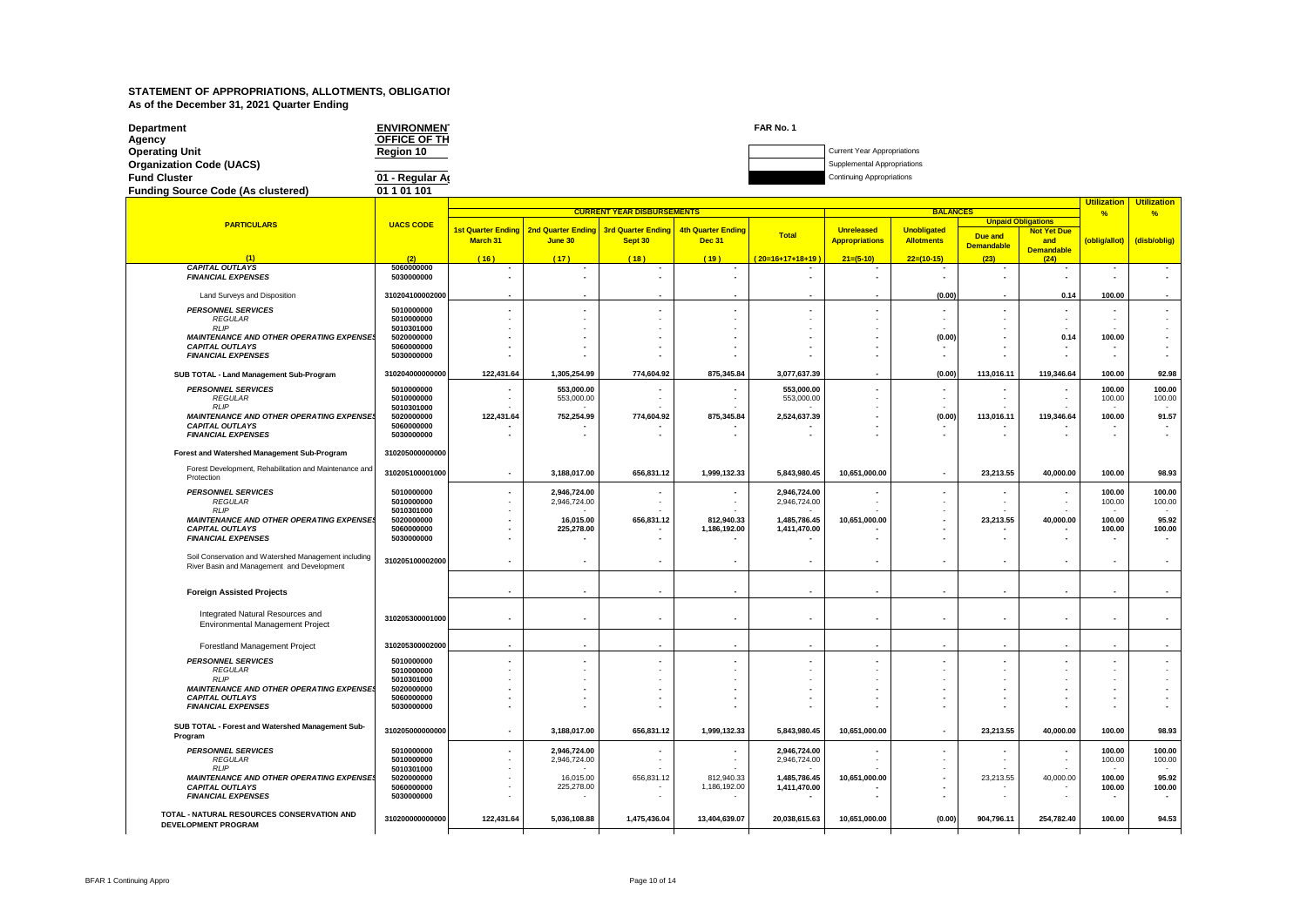| <b>Department</b><br>Agency<br><b>Operating Unit</b><br><b>Organization Code (UACS)</b><br><b>Fund Cluster</b> | OFFICE OF THE SECRETARY<br>Region 10<br>01 - Regular Agency Fund |                                            | <b>ENVIRONMENT AND NATURAL RESOURCES</b>                       |                                          |                              |                                                            |                                      |                               |                                            |                          |                                                    |                                      |                                            |                                  |
|----------------------------------------------------------------------------------------------------------------|------------------------------------------------------------------|--------------------------------------------|----------------------------------------------------------------|------------------------------------------|------------------------------|------------------------------------------------------------|--------------------------------------|-------------------------------|--------------------------------------------|--------------------------|----------------------------------------------------|--------------------------------------|--------------------------------------------|----------------------------------|
| <b>Funding Source Code (As clustered)</b>                                                                      | 01 1 01 1 01                                                     |                                            |                                                                |                                          |                              |                                                            |                                      |                               |                                            |                          |                                                    |                                      | <b>TOTAL</b>                               |                                  |
|                                                                                                                |                                                                  |                                            | <b>APPROPRIATIONS</b>                                          |                                          |                              |                                                            | <b>ALLOTMENTS</b>                    |                               |                                            |                          |                                                    | <b>CURRENT YEAR OBLIC</b>            |                                            |                                  |
| <b>PARTICULARS</b>                                                                                             | <b>UACS CODE</b>                                                 | <b>Authorized</b><br><b>Appropriations</b> | <b>Adjustments</b><br>ransfer (To) From<br><b>Realignment)</b> | <b>Adjusted</b><br><b>Appropriations</b> | <b>Allotment</b><br>Received | <b>Adjustments</b><br>(Withdrawals,<br><b>Realignment)</b> | (Transfer To)                        | <b>Transfer From</b>          | <b>Adjusted Total</b><br><b>Allotments</b> | March 31                 | 1st Quarter Ending   2nd Quarter Ending<br>June 30 | <b>3rd Quarter Ending</b><br>Sept 30 | <b>4th Quarter Ending</b><br><b>Dec 31</b> | <b>Total</b>                     |
| (1)                                                                                                            | (2)                                                              | (3)                                        | (4)                                                            | $5= (3+4)$                               | (6)                          | (7)                                                        | (8)                                  | (9)                           | $0=$ [{6+(-)7}-8+9]                        | (11)                     | (12)                                               | (13)                                 | (14)                                       | $15=11+12+13+14$                 |
| <b>PERSONNEL SERVICES</b><br><b>REGULAR</b>                                                                    | 5010000000<br>5010000000                                         |                                            | 4,047,724.00<br>4,047,724.00                                   | 4.047.724.00<br>4,047,724.00             | 4.047.724.00<br>4,047,724.00 | $\overline{\phantom{a}}$<br>$\blacksquare$                 | (4,047,724.00)<br>(4,047,724.00)     | 4.047.724.00<br>4,047,724.00  | 4.047.724.00<br>4,047,724.00               | $\blacksquare$           | 4.042.560.89<br>4,042,560.89                       | $\overline{\phantom{a}}$             | 5,163.11<br>5,163.11                       | 4.047.724.00<br>4,047,724.00     |
| <b>RLIP</b><br>MAINTENANCE AND OTHER OPERATING EXPENSE                                                         | 5010301000<br>5020000000                                         | 12,055,000.00                              | 14,335,000.14                                                  | 26,390,000.14                            | 1,594,341.14                 | (13, 265.00)                                               | (994,000.00)                         | 15,151,924.00                 | 15,739,000.14                              | 833,105.00               | 1,120,772.89                                       | 2,586,918.82                         | 11,198,203.43                              | 15,739,000.14                    |
| <b>CAPITAL OUTLAYS</b>                                                                                         | 5060000000                                                       |                                            | 1,411,470.00                                                   | 1,411,470.00                             | 15,950.00                    |                                                            |                                      | 1,395,520.00                  | 1,411,470.00                               |                          | 1,411,470.00                                       |                                      |                                            | 1,411,470.00                     |
| <b>FINANCIAL EXPENSES</b>                                                                                      | 5030000000                                                       |                                            |                                                                |                                          |                              |                                                            |                                      |                               |                                            | $\overline{\phantom{a}}$ |                                                    |                                      |                                            |                                  |
| TOTAL - NATURAL RESOURCES SUSTAINABLY MANAGED                                                                  | 310000000000000                                                  | 12,055,000.00                              | 20,189,194.14                                                  | 32.244.194.14                            | 5,812,070.14                 | (22, 320.00)                                               | (5, 186, 724.00)                     | 20,990,168.00                 | 21,593,194.14                              | 856,105.00               | 6,696,803.78                                       | 2.711.918.82                         | 11.328.366.54                              | 21,593,194.14                    |
| <b>PERSONNEL SERVICES</b><br><b>REGULAR</b>                                                                    | 5010000000<br>5010000000                                         |                                            | 4,079,724.00<br>4,079,724.00                                   | 4,079,724.00<br>4,079,724.00             | 4,079,724.00<br>4,079,724.00 |                                                            | (4,079,724.00)<br>(4,079,724.00)     | 4,079,724.00<br>4,079,724.00  | 4,079,724.00<br>4,079,724.00               | $\sim$                   | 4,074,560.89<br>4,074,560.89                       |                                      | 5,163.11<br>5,163.11                       | 4,079,724.00<br>4,079,724.00     |
| RLP<br>MAINTENANCE AND OTHER OPERATING EXPENSE                                                                 | 5010301000<br>5020000000                                         | 12,055,000.00                              | 14,698,000.14                                                  | 26,753,000.14                            | 1,716,396.14                 | (22, 320.00)                                               | (1, 107, 000.00)                     | 15,514,924.00                 | 16,102,000.14                              | 856,105.00               | 1,210,772.89                                       | 2,711,918.82                         | 11,323,203.43                              | 16,102,000.14                    |
| <b>CAPITAL OUTLAYS</b>                                                                                         | 5060000000                                                       |                                            | 1,411,470.00                                                   | 1,411,470.00                             | 15,950.00                    |                                                            |                                      | 1,395,520.00                  | 1,411,470.00                               |                          | 1,411,470.00                                       |                                      |                                            | 1,411,470.00                     |
| <b>FINANCIAL EXPENSES</b>                                                                                      | 5030000000                                                       |                                            |                                                                |                                          |                              |                                                            |                                      |                               |                                            |                          |                                                    |                                      |                                            |                                  |
| ADAPTIVE CAPACITIES OF HUMAN COMMUNITIES AND<br>003<br><b>NATURAL SYSTEMS IMPROVED</b>                         | 320000000000000                                                  |                                            |                                                                |                                          |                              |                                                            |                                      |                               |                                            |                          |                                                    |                                      |                                            |                                  |
| <b>ENVIRONMENTAL AND NATURAL RESOURCES</b><br><b>RESILIENCY PROGRAM</b>                                        | 320300000000000                                                  |                                            |                                                                |                                          |                              |                                                            |                                      |                               |                                            |                          |                                                    |                                      |                                            |                                  |
| Natural Resources Assessment                                                                                   | 320300100001000                                                  |                                            |                                                                |                                          |                              |                                                            |                                      |                               |                                            |                          |                                                    |                                      |                                            |                                  |
| SUB-TOTAL, OPERATIONS                                                                                          | 300000000000000                                                  | 12,055,000.00                              | 20,189,194.14                                                  | 32,244,194.14                            | 5,812,070.14                 | (22, 320.00)                                               | (5, 186, 724.00)                     | 20,990,168.00                 | 21,593,194.14                              | 856,105.00               | 6,696,803.78                                       | 2,711,918.82                         | 11,328,366.54                              | 21,593,194.14                    |
| <b>PERSONNEL SERVICES</b><br><b>REGULAR</b>                                                                    | 5010000000<br>5010000000                                         |                                            | 4.079.724.00<br>4,079,724.00                                   | 4.079.724.00<br>4,079,724.00             | 4.079.724.00<br>4,079,724.00 | $\sim$                                                     | (4.079.724.00)<br>(4,079,724.00)     | 4.079.724.00<br>4,079,724.00  | 4.079.724.00<br>4,079,724.00               | $\sim$                   | 4.074.560.89<br>4,074,560.89                       |                                      | 5.163.11<br>5,163.11                       | 4.079.724.00<br>4,079,724.00     |
| <b>RLIP</b><br>MAINTENANCE AND OTHER OPERATING EXPENSE                                                         | 5010301000<br>5020000000                                         | 12,055,000.00                              | 14,698,000.14                                                  | 26,753,000.14                            | 1,716,396.14                 | (22,320.00                                                 | (1, 107, 000.00)                     | 15,514,924.00                 | 16,102,000.14                              | 856,105.00               | 1,210,772.89                                       | 2,711,918.82                         | 11,323,203.43                              | 16,102,000.14                    |
| <b>CAPITAL OUTLAYS</b><br><b>FINANCIAL EXPENSES</b>                                                            | 5060000000<br>5030000000                                         |                                            | 1,411,470.00                                                   | 1,411,470.00                             | 15,950.00                    | $\overline{\phantom{a}}$                                   |                                      | 1,395,520.00                  | 1,411,470.00                               | $\overline{\phantom{a}}$ | 1,411,470.00                                       |                                      |                                            | 1,411,470.00                     |
|                                                                                                                |                                                                  |                                            |                                                                |                                          |                              |                                                            |                                      |                               |                                            |                          |                                                    |                                      |                                            |                                  |
| A. AGENCY SPECIFIC BUDGET/AUTOMATIC<br><b>APPROPRIATIONS (RLIP)</b>                                            | 101 101 / 104 102                                                | 12,055,000.00                              | 21,387,077.44                                                  | 33,442,077.44                            | 7,128,644.44                 | (85,936.00)                                                | (5,265,724.00)                       | 21,014,093.00                 | 22,791,077.44                              | 1,067,248.95             | 7,682,043.13                                       | 2,713,418.82                         | 11,328,366.54                              | 22,791,077.44                    |
| <b>PERSONNEL SERVICES</b><br><b>REGULAR</b><br><b>RLIP</b>                                                     | 5010000000<br>5010000000<br>5010301000                           |                                            | 4.158.724.00<br>4,158,724.00                                   | 4.158.724.00<br>4,158,724.00             | 4.158.724.00<br>4,158,724.00 |                                                            | (4, 158, 724.00)<br>(4, 158, 724.00) | 4,158,724.00<br>4,158,724.00  | 4.158.724.00<br>4,158,724.00               | $\mathbf{r}$             | 4.153.560.89<br>4,153,560.89                       |                                      | 5.163.11<br>5,163.1                        | 4.158.724.00<br>4,158,724.00     |
| MAINTENANCE AND OTHER OPERATING EXPENSE<br><b>CAPITAL OUTLAYS</b>                                              | 5020000000<br>5060000000                                         | 12,055,000.00                              | 15,743,873.14<br>1,484,480.30                                  | 27,798,873.14<br>1,484,480.30            | 2,880,960.14<br>88,960.30    | (85,936.00                                                 | (1,107,000.00)                       | 15,459,849.00<br>1,395,520.00 | 17, 147, 873. 14<br>1,484,480.30           | 1,067,248.95             | 2,044,001.94<br>1,484,480.30                       | 2,713,418.82                         | 11,323,203.43                              | 17, 147, 873. 14<br>1,484,480.30 |
| <b>FINANCIAL EXPENSES</b>                                                                                      | 5030000000                                                       |                                            |                                                                |                                          |                              |                                                            |                                      |                               |                                            |                          |                                                    |                                      |                                            |                                  |
| <b>B. SPECIAL PURPOSE FUNDS / AUTOMATIC</b><br><b>APPROPRIATIONS</b>                                           |                                                                  |                                            |                                                                |                                          |                              |                                                            |                                      |                               |                                            |                          |                                                    |                                      |                                            |                                  |
| Pension and Gratuity Fund - For Payment of Retirement &<br><b>Terminal Leave Benefits</b>                      | 101 407                                                          |                                            | $\overline{\phantom{a}}$                                       | $\overline{\phantom{a}}$                 |                              |                                                            |                                      | $\overline{\phantom{a}}$      |                                            | $\overline{\phantom{a}}$ | $\blacksquare$                                     |                                      |                                            |                                  |
| Pension and Gratuity Fund - For Payment of Monetization of<br><b>Leave Credits</b>                             | 101 407                                                          |                                            | $\overline{\phantom{a}}$                                       |                                          |                              | $\overline{\phantom{a}}$                                   | $\overline{\phantom{a}}$             |                               | $\sim$                                     | $\overline{\phantom{a}}$ | $\overline{\phantom{a}}$                           | $\overline{\phantom{a}}$             | $\overline{\phantom{a}}$                   |                                  |
| Miscellaneous Personnel Benefits Fund (MPBF) - Additional PS<br><b>Requirements</b>                            | 101 406                                                          |                                            | $\overline{\phantom{a}}$                                       |                                          |                              |                                                            |                                      |                               |                                            | $\overline{\phantom{a}}$ | $\overline{\phantom{a}}$                           |                                      |                                            |                                  |
| Miscellaneous Personnel Benefits Fund (MPBF) - Performance<br><b>Based Bonus</b>                               | 101 406                                                          |                                            | $\overline{\phantom{a}}$                                       |                                          |                              |                                                            |                                      |                               |                                            | $\overline{\phantom{a}}$ | $\overline{\phantom{a}}$                           |                                      |                                            |                                  |
|                                                                                                                |                                                                  |                                            |                                                                |                                          |                              |                                                            |                                      |                               |                                            |                          |                                                    |                                      |                                            |                                  |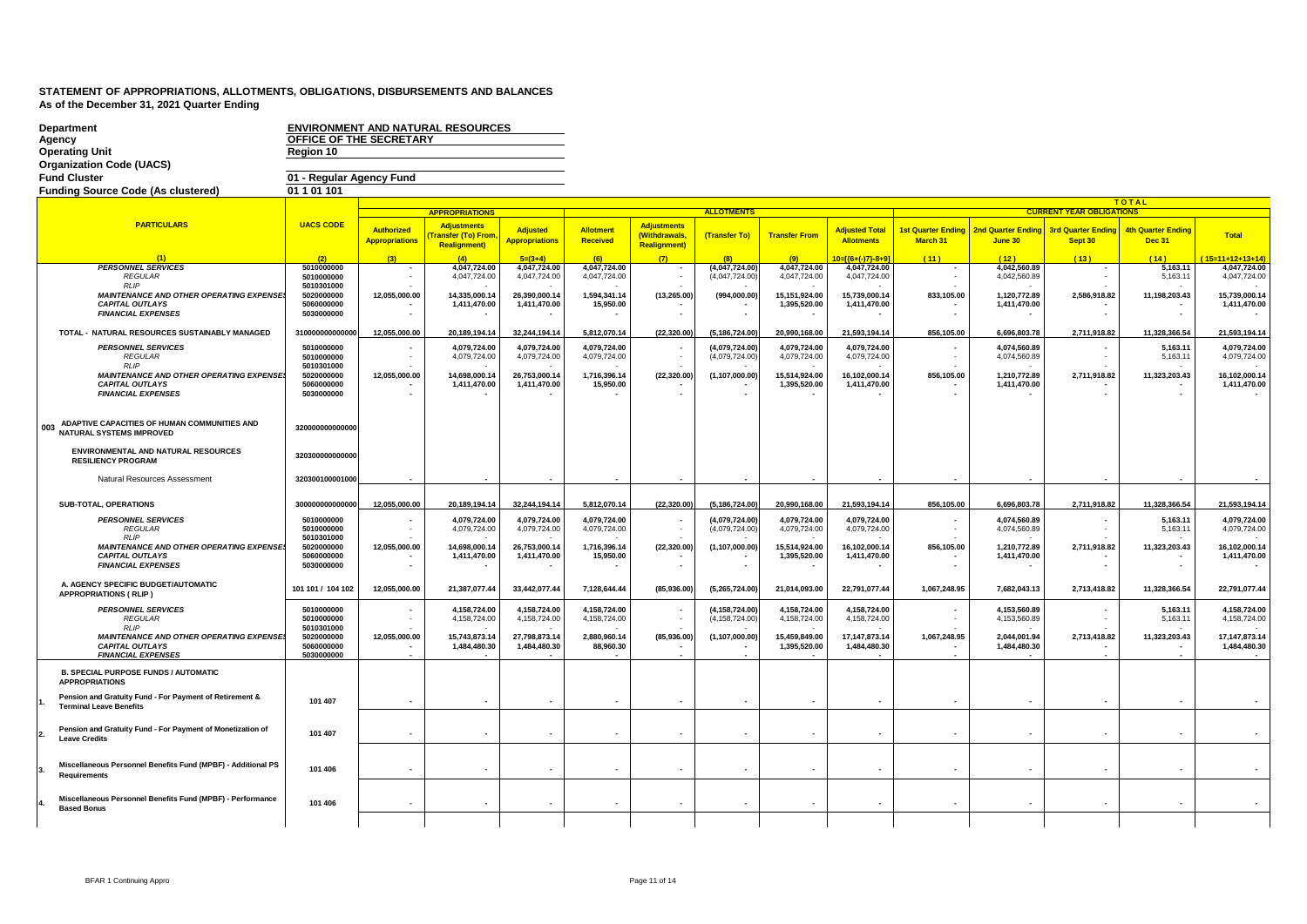| <b>Department</b><br>Agency               | <b>ENVIRONMEN</b><br>OFFICE OF TH | FAR No. 1 |                                    |
|-------------------------------------------|-----------------------------------|-----------|------------------------------------|
| <b>Operating Unit</b>                     | Region 10                         |           | <b>Current Year Appropriations</b> |
| <b>Organization Code (UACS)</b>           |                                   |           | Supplemental Appropriations        |
| <b>Fund Cluster</b>                       | 01 - Regular Ar                   |           | <b>Continuing Appropriations</b>   |
| <b>Funding Source Code (As clustered)</b> | 01 1 01 101                       |           |                                    |

#### **(2) PARTICULARS UACS CODE (1) PERSONNEL SERVICES**<br> *PECHIAR*<br>
5010000000 *REGULAR* **5010000000** *RLIP* **5010301000** *MAINTENANCE AND OTHER OPERATING EXPENSES* **5020000000** *CAPITAL OUTLAYS* **5060000000** *FINANCIAL EXPENSES* **5030000000 TOTAL - NATURAL RESOURCES SUSTAINABLY MANAGED 310000000000000** *PERSONNEL SERVICES* 5010000000<br>*PEGULAR* 5010000000 *REGULAR* **5010000000** *RLIP* **5010301000** *MAINTENANCE AND OTHER OPERATING EXPENSES* **5020000000** *CAPITAL OUTLAYS* **5060000000 FINANCIAL EXPENSES 003 : ADAPTIVE CAPACITIES OF HUMAN COMMUNITIES AND NATURAL SYSTEMS IMPROVED <sup>320000000000000</sup> ENVIRONMENTAL AND NATURAL RESOURCES RESILIENCY PROGRAM <sup>320300000000000</sup>** Natural Resources Assessment **320300100001000 SUB-TOTAL, OPERATIONS 300000000000000** *PERSONNEL SERVICES* **5010000000** *REGULAR* **5010000000** *RLIP* **5010301000** *MAINTENANCE AND OTHER OPERATING EXPENSES* **5020000000** *CAPITAL OUTLAYS* **5060000000** *FINANCIAL EXPENSES* **5030000000 A. AGENCY SPECIFIC BUDGET/AUTOMATIC**  A. AGENCY SPECIFIC BUDGET/AUTOMATIC<br>APPROPRIATIONS ( RLIP ) *PERSONNEL SERVICES* **5010000000** *REGULAR* **5010000000** *RLIP* **5010301000** *MAINTENANCE AND OTHER OPERATING EXPENSES* **5020000000** *CAPITAL OUTLAYS* **5060000000 FINANCIAL EXPENSES B. SPECIAL PURPOSE FUNDS / AUTOMATIC APPROPRIATIONS 1. Pension and Gratuity Fund - For Payment of Retirement & Terminal Leave Benefits 101 407 2. Pension and Gratuity Fund - For Payment of Monetization of**  Pension and Gratuity Fund - For Payment of Monetization of **101 407**<br>Leave Credits **3. Miscellaneous Personnel Benefits Fund (MPBF) - Additional PS**  Miscellaneous Personnel Benefits Fund (MPBF) - Additional PS<br>Requirements **101** 406 **4. Miscellaneous Personnel Benefits Fund (MPBF) - Performance Based Bonus 101 406 Utilization Utilization % % Due and Demandable Not Yet Due and Demandable (oblig/allot) (disb/oblig) ( 16 ) ( 17 ) ( 18 ) ( 19 ) ( 20=16+17+18+19 ) 21=(5-10) 22=(10-15) (23) (24) CURRENT YEAR DISBURSEMENTS BALANCES 1st Quarter Ending March 31 2nd Quarter Ending June 30 3rd Quarter Ending Sept 30 4th Quarter Ending Dec 31 Total Unreleased Appropriations Unobligated Allotments Unpaid** 100.00 | 4,042,560.89 | - 5,163.11 | 4,047,724.00 | - | - | - | - | 100.00 | 100.00 | - | 100.00 | - | 100.00 - | 4,042,560.89 | - | 5,163.11 | 4,047,724.00 | - | - | - | - | 100.00 | 100.00 - - - - - - - - - - -  **122,431.64 768,269.99 1,475,436.04 12,213,283.96 14,579,421.63 10,651,000.00 (0.00) 904,796.11 254,782.40 100.00 92.63** 1,186,192.00 | 1,411,470.00 | - | - | - | 100.00 | 100.00 | 100.00 | 1,411,470.00 | 100.00 | - | - 100.00 | - |  **- - - - - - - - - - - 145,431.64 5,155,508.88 1,600,436.04 13,529,639.07 20,431,015.63 10,651,000.00 (0.00) 904,796.11 257,382.40 100.00 94.62** - | 4,074,560.89 | - | 5,163.11 | 4,079,724.00 | - | - | - | - | 100.00 | 100.00 - | 4,074,560.89 | - | 5,163.11 | 4,079,724.00 | - | - | - | - | 100.00 | 100.00 - - - - - - - - - - -  **145,431.64 855,669.99 1,600,436.04 12,338,283.96 14,939,821.63 10,651,000.00 (0.00) 904,796.11 257,382.40 100.00 92.78** 1,186,192.00 | 1,411,470.00 | - | - | - | 100.00 | 100.00 | 100.00 | 1,411,470.00 | 100.00 | - | - 100.00 | - |  **- - - - - - - - - - - - - - - - - - - - - - 145,431.64 5,155,508.88 1,600,436.04 13,529,639.07 20,431,015.63 10,651,000.00 (0.00) 904,796.11 257,382.40 100.00 94.62** - | 4,074,560.89 | - | 5,163.11 | 4,079,724.00 | - | - | - | - | 100.00 | 100.00 - 4,074,560.89 - - 5,163.11 - 4,079,724.00 - - - - - - - 100.00 - 100.00 - 100.00 - - - - - - - - - - -  **145,431.64 855,669.99 1,600,436.04 12,338,283.96 14,939,821.63 10,651,000.00 (0.00) 904,796.11 257,382.40 100.00 92.78** 1,186,192.00 | 1,411,470.00 | - | - | - | 100.00 | 100.00 | 100.00 | 1,411,470.00 | 100.00 | - | - | 100.00 |  **- - - - - - - - - - - 306,506.41 5,601,660.47 1,901,315.80 13,771,655.72 21,581,138.40 10,651,000.00 (0.00) 952,555.78 257,383.26 100.00 94.69** - | 4,153,560.89 | - | 5,163.11 | 4,158,724.00 | - | - | - | - | 100.00 | 100.00 - | 4,153,560.89 | - | 5,163.11 | 4,158,724.00 | - | - | - | - | 100.00 | 100.00 - - - - - - - - - - -  **306,506.41 1,157,811.28 1,901,315.80 12,580,300.61 15,945,934.10 10,651,000.00 (0.00) 944,555.78 257,383.26 100.00 92.99 - | 290,288.30 | - | 1,186,192.00 | 1,476,480.30 | - | - | 8,000.00 | 0.00 | 100.00 | 99.46 - - - - - - - - - - - - - - - - - - - - - - - - - - - - - - - - - - - - - - - - - - - - - - - - - - - - - - -**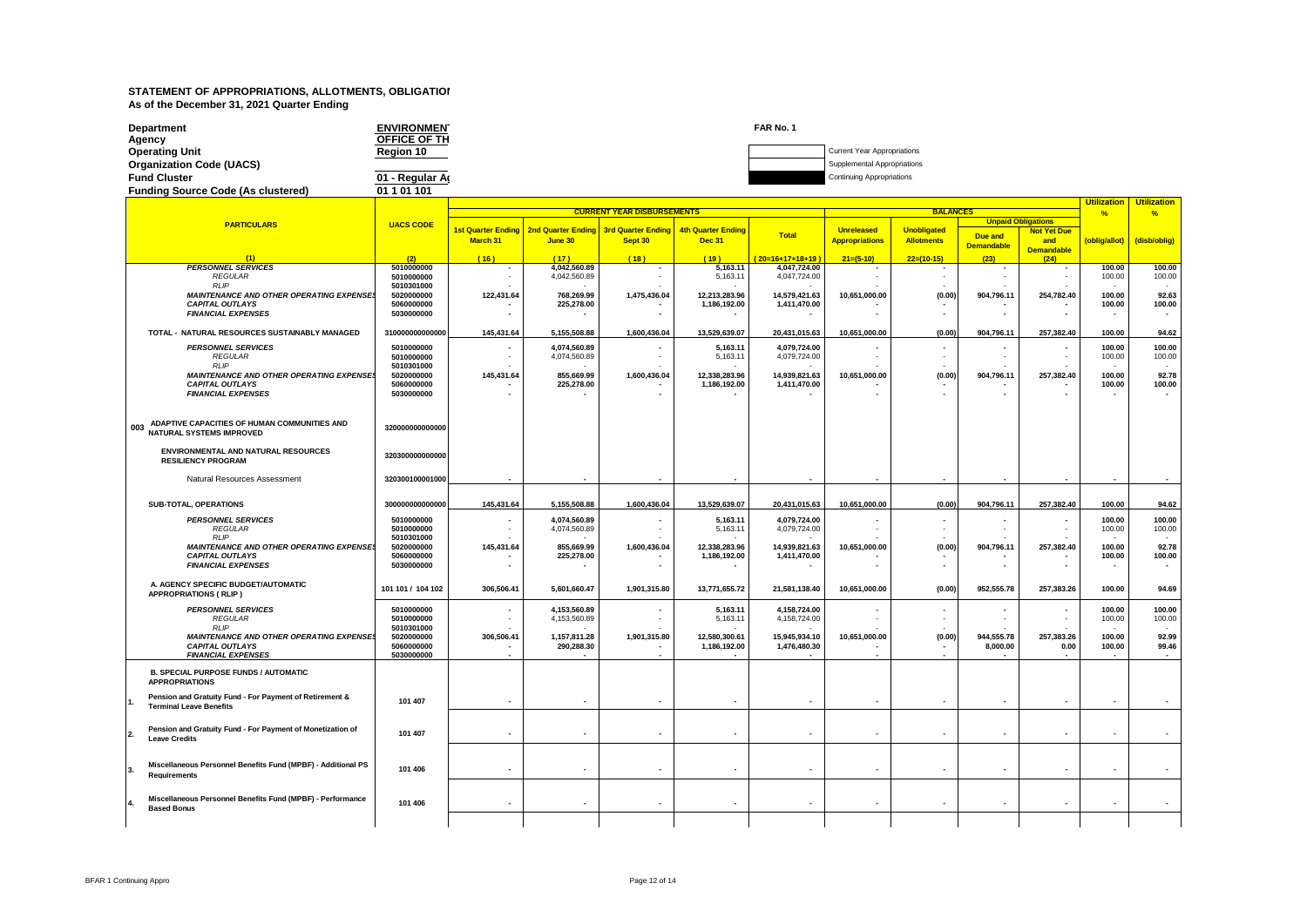| Department<br>Agency<br><b>Operating Unit</b><br><b>Organization Code (UACS)</b>                                                                            | OFFICE OF THE SECRETARY<br>Region 10                                             |                                            | <b>ENVIRONMENT AND NATURAL RESOURCES</b>                                |                                                               |                                                           |                                                                  |                                                          |                                                               |                                                                  |                                       |                                                              |                                                                                       |                                            |                                                                  |
|-------------------------------------------------------------------------------------------------------------------------------------------------------------|----------------------------------------------------------------------------------|--------------------------------------------|-------------------------------------------------------------------------|---------------------------------------------------------------|-----------------------------------------------------------|------------------------------------------------------------------|----------------------------------------------------------|---------------------------------------------------------------|------------------------------------------------------------------|---------------------------------------|--------------------------------------------------------------|---------------------------------------------------------------------------------------|--------------------------------------------|------------------------------------------------------------------|
| <b>Fund Cluster</b>                                                                                                                                         | 01 - Regular Agency Fund                                                         |                                            |                                                                         |                                                               |                                                           |                                                                  |                                                          |                                                               |                                                                  |                                       |                                                              |                                                                                       |                                            |                                                                  |
| <b>Funding Source Code (As clustered)</b>                                                                                                                   | 01 1 01 101                                                                      |                                            |                                                                         |                                                               |                                                           |                                                                  |                                                          |                                                               |                                                                  |                                       |                                                              |                                                                                       |                                            |                                                                  |
|                                                                                                                                                             |                                                                                  |                                            |                                                                         |                                                               |                                                           |                                                                  |                                                          |                                                               |                                                                  |                                       |                                                              |                                                                                       | <b>TOTAL</b>                               |                                                                  |
|                                                                                                                                                             |                                                                                  |                                            | <b>APPROPRIATIONS</b>                                                   |                                                               |                                                           |                                                                  | <b>ALLOTMENTS</b>                                        |                                                               |                                                                  |                                       |                                                              | <b>CURRENT YEAR OBLIGATIONS</b>                                                       |                                            |                                                                  |
| <b>PARTICULARS</b>                                                                                                                                          | <b>UACS CODE</b>                                                                 | <b>Authorized</b><br><b>Appropriations</b> | <b>Adjustments</b><br><b>Fransfer (To) From</b><br><b>Realignment</b> ) | <b>Adjusted</b><br><b>Appropriations</b>                      | <b>Allotment</b><br>Received                              | <b>Adjustments</b><br><b>(Withdrawals</b><br><b>Realignment)</b> | (Transfer To)                                            | <b>Transfer From</b>                                          | <b>Adjusted Total</b><br><b>Allotments</b>                       | <b>1st Quarter Ending</b><br>March 31 | 2nd Quarter Ending<br>June 30                                | <b>3rd Quarter Ending</b><br>Sept 30                                                  | <b>4th Quarter Ending</b><br><b>Dec 31</b> | <b>Total</b>                                                     |
| (1)                                                                                                                                                         | (2)                                                                              | (3)                                        | (4)                                                                     | $5=(3+4)$                                                     | (6)                                                       | (7)                                                              | (8)                                                      | (9)                                                           | $10 = 1(6 + (-17) - 8 + 91)$                                     | (11)                                  | (12)                                                         | (13)                                                                                  | (14)                                       | $15=11+12+13+14$                                                 |
| Miscellaneous Personnel Benefits Fund (MPBF) - Service<br><b>Recognition Incentive (SRI)</b>                                                                | 101 406                                                                          |                                            |                                                                         |                                                               |                                                           |                                                                  |                                                          |                                                               |                                                                  |                                       | $\overline{\phantom{a}}$                                     |                                                                                       |                                            |                                                                  |
| National Disaster Risk Reduction and Management Fund -<br><b>Calamity Fund</b>                                                                              | 101 401                                                                          |                                            |                                                                         |                                                               |                                                           |                                                                  |                                                          |                                                               |                                                                  |                                       | $\sim$                                                       |                                                                                       |                                            |                                                                  |
| <b>Contingent Fund</b>                                                                                                                                      | 101 402                                                                          |                                            |                                                                         |                                                               |                                                           |                                                                  |                                                          |                                                               |                                                                  |                                       |                                                              |                                                                                       |                                            |                                                                  |
| <b>International Commitments</b>                                                                                                                            | 101 405                                                                          |                                            |                                                                         |                                                               |                                                           |                                                                  |                                                          |                                                               |                                                                  |                                       | $\sim$                                                       |                                                                                       |                                            |                                                                  |
| <b>Overall Savings</b><br>9.                                                                                                                                |                                                                                  |                                            |                                                                         |                                                               |                                                           |                                                                  |                                                          |                                                               |                                                                  |                                       |                                                              |                                                                                       |                                            |                                                                  |
| Custom Duties and Taxes, including tax expenditures (<br>10.<br><b>Automatic Appropriations)</b>                                                            | 104 405                                                                          |                                            |                                                                         |                                                               | $\overline{\phantom{a}}$                                  |                                                                  |                                                          |                                                               |                                                                  |                                       | $\sim$                                                       |                                                                                       | $\blacksquare$                             |                                                                  |
| TOTAL SPECIAL PURPOSE FUNDS / AUTOMATIC<br><b>APPROPRIATIONS</b>                                                                                            |                                                                                  |                                            |                                                                         |                                                               |                                                           |                                                                  |                                                          |                                                               |                                                                  |                                       | $\overline{\phantom{a}}$                                     |                                                                                       |                                            |                                                                  |
| <b>GRAND TOTAL</b>                                                                                                                                          |                                                                                  | 12,055,000.00                              | 21,387,077.4400                                                         | 33,442,077.4400                                               | 7,128,644.4400                                            | (85,936.0000)                                                    | (5,265,724.0000)                                         | 21,014,093.0000                                               | 22,791,077.4400                                                  | 1,067,248.9500                        | 7,682,043.1300                                               | 2,713,418.8200                                                                        | 11,328,366.5400                            | 22,791,077.4400                                                  |
| <b>PERSONNEL SERVICES</b><br><b>REGULAR</b><br>RIP<br><b>MAINTENANCE AND OTHER OPERATING EXPENSE</b><br><b>CAPITAL OUTLAYS</b><br><b>FINANCIAL EXPENSES</b> | 5010000000<br>5010000000<br>5010301000<br>5020000000<br>5060000000<br>5030000000 | 12,055,000.00                              | 4,158,724.00<br>4,158,724.00<br>15,743,873.14<br>1,484,480.30           | 4,158,724.00<br>4,158,724.00<br>27,798,873.14<br>1,484,480.30 | 4,158,724.00<br>4,158,724.00<br>2,880,960.14<br>88,960.30 | (85,936.00)                                                      | (4, 158, 724.00)<br>(4, 158, 724.00)<br>(1, 107, 000.00) | 4,158,724.00<br>4,158,724.00<br>15,459,849.00<br>1,395,520.00 | 4,158,724.00<br>4,158,724.00<br>17, 147, 873. 14<br>1,484,480.30 | 1,067,248.95                          | 4,153,560.89<br>4,153,560.89<br>2,044,001.94<br>1,484,480.30 | $\sim$<br>2,713,418.82                                                                | 5.163.11<br>5,163.11<br>11,323,203.43      | 4,158,724.00<br>4,158,724.00<br>17, 147, 873. 14<br>1,484,480.30 |
|                                                                                                                                                             |                                                                                  |                                            |                                                                         |                                                               |                                                           |                                                                  |                                                          |                                                               |                                                                  |                                       |                                                              |                                                                                       |                                            |                                                                  |
| <b>GRAND TOTAL - FAR 1 A</b>                                                                                                                                |                                                                                  | 12,055,000.00                              | 21,387,077.44                                                           | 33,442,077.44                                                 | 7,128,644.44                                              | (85,936.00)                                                      | (5,265,724.00)                                           | 21,014,093.00                                                 | 22,791,077.44                                                    | 1,067,248.95                          | 7,682,043.13                                                 | 2,713,418.82                                                                          | 11,328,366.54                              | 22,791,077.44                                                    |
| <b>PERSONNEL SERVICES</b><br><b>REGULAR</b><br>RI IP                                                                                                        | 5010000000<br>5010000000<br>5010301000                                           |                                            | 4,158,724.00<br>4,158,724.00                                            | 4,158,724.00<br>4,158,724.00                                  | 4,158,724.00<br>4,158,724.00                              |                                                                  | (4, 158, 724.00)<br>(4, 158, 724.00)                     | 4,158,724.00<br>4,158,724.00                                  | 4,158,724.00<br>4,158,724.00                                     |                                       | 4,153,560.89<br>4,153,560.89                                 |                                                                                       | 5,163.11<br>5,163.11                       | 4,158,724.00<br>4,158,724.00                                     |
| <b>MAINTENANCE AND OTHER OPERATING EXPENSE</b><br><b>CAPITAL OUTLAYS</b><br><b>FINANCIAL EXPENSES</b>                                                       | 5020000000<br>5060000000<br>5030000000                                           | 12,055,000.00<br>$\sim$                    | 15,743,873.14<br>1,484,480.30                                           | 27,798,873.14<br>1,484,480.30                                 | 2,880,960.14<br>88,960.30                                 | (85,936.00)<br>$\overline{\phantom{a}}$<br>$\overline{a}$        | (1,107,000.00)                                           | 15,459,849.00<br>1,395,520.00                                 | 17, 147, 873. 14<br>1,484,480.30                                 | 1,067,248.95                          | 2,044,001.94<br>1,484,480.30                                 | 2,713,418.82<br>$\overline{\phantom{a}}$<br>$\overline{\phantom{a}}$                  | 11,323,203.43<br>$\blacksquare$            | 17, 147, 873. 14<br>1,484,480.30                                 |
| <b>VARIANCE</b>                                                                                                                                             |                                                                                  | $\overline{\phantom{a}}$                   |                                                                         | $\overline{\phantom{a}}$                                      |                                                           | (0.00)                                                           |                                                          |                                                               |                                                                  | $\overline{\phantom{a}}$              | $\sim$                                                       | $\sim$                                                                                | $\blacksquare$                             |                                                                  |
| <b>PERSONNEL SERVICES</b><br><b>REGULAR</b><br><b>RLIP</b><br><b>MAINTENANCE AND OTHER OPERATING EXPENSE.</b><br><b>CAPITAL OUTLAYS</b>                     | 5010000000<br>5010000000<br>5010301000<br>5020000000<br>5060000000               |                                            |                                                                         |                                                               |                                                           | $\overline{\phantom{a}}$<br>(0.00)                               |                                                          |                                                               |                                                                  |                                       | $\overline{\phantom{a}}$                                     | $\overline{\phantom{0}}$<br>$\overline{\phantom{0}}$<br>$\overline{\phantom{a}}$<br>٠ | $\overline{\phantom{a}}$                   |                                                                  |
| <b>FINANCIAL EXPENSES</b>                                                                                                                                   | 5030000000                                                                       |                                            |                                                                         |                                                               |                                                           |                                                                  |                                                          |                                                               |                                                                  |                                       |                                                              |                                                                                       |                                            |                                                                  |